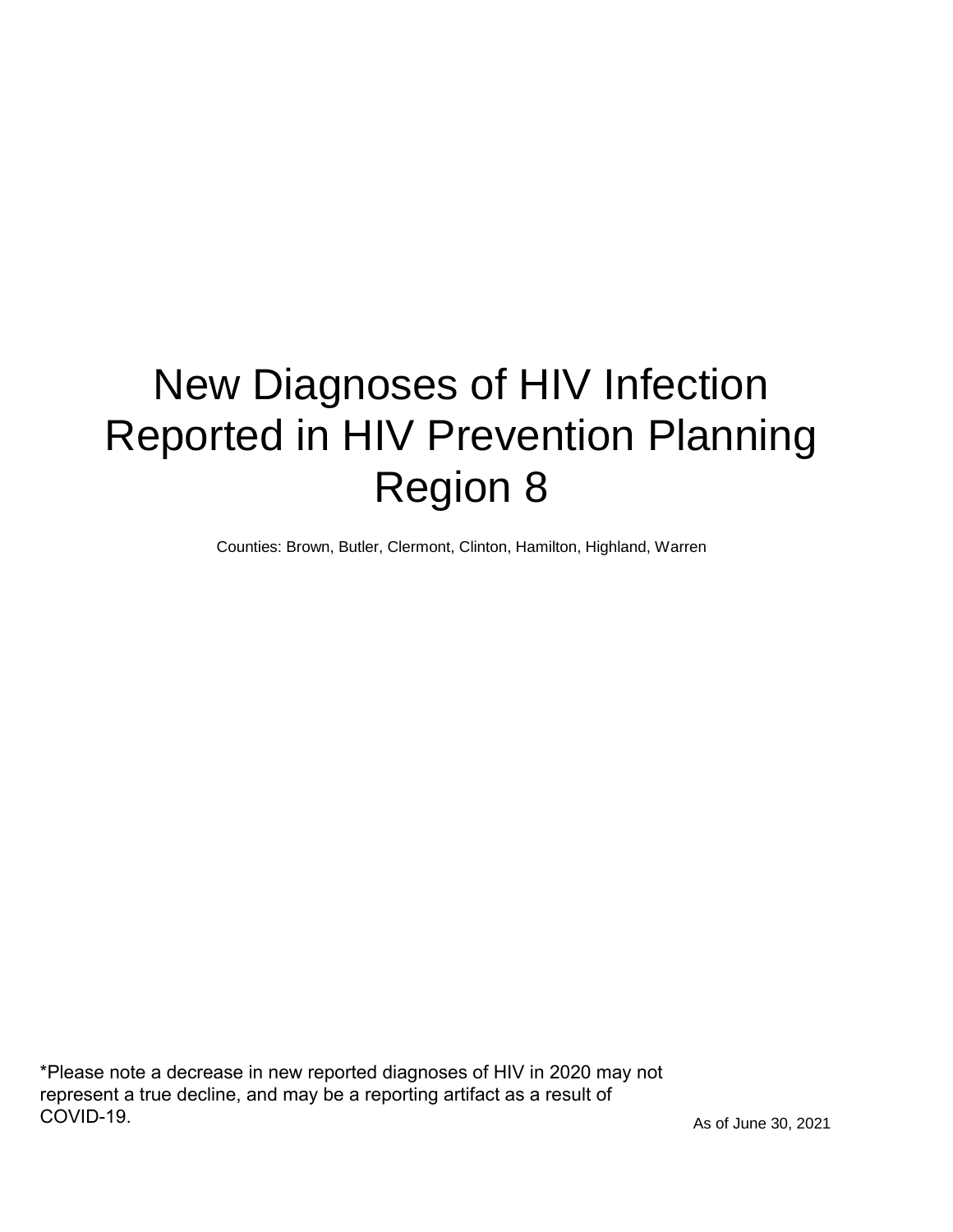### **Reported new diagnoses of HIV infection in 2020 by disease status and selected characteristics, HIV Prevention Planning Region 8**

|                                              |                   | 2020 diagnosis of HIV    |                          |                          |                       |                          | <b>Disease Status</b> |                |             |
|----------------------------------------------|-------------------|--------------------------|--------------------------|--------------------------|-----------------------|--------------------------|-----------------------|----------------|-------------|
|                                              |                   | infection                |                          |                          | <b>HIV (not AIDS)</b> |                          | HIV & later AIDS      |                | <b>AIDS</b> |
| Characteristic                               | Rate <sup>a</sup> | No.                      | $\%$                     | No.                      | %                     | No.                      | %                     | No.            | $\%$        |
| Sex at birth                                 |                   |                          |                          |                          |                       |                          |                       |                |             |
| Males                                        | 14.7              | 128                      | 75%                      | 95                       | 74%                   | 28                       | 82%                   | 5              | 71%         |
| Females                                      | 4.6               | 42                       | 25%                      | 34                       | 26%                   | 6                        | 18%                   | 2              | 29%         |
| Age at diagnosis (yr)                        |                   |                          |                          |                          |                       |                          |                       |                |             |
| $<13$                                        | $\star$           |                          |                          |                          |                       |                          |                       |                |             |
| $13 - 14$                                    | $\star$           |                          |                          |                          |                       |                          |                       |                |             |
| 15-19                                        | 5.0               | 6                        | 4%                       | 6                        | 5%                    |                          |                       |                |             |
| 20-24                                        | 23.6              | 28                       | 16%                      | 25                       | 19%                   | 3                        | 9%                    |                |             |
| 25-29                                        | 21.7              | 26                       | 15%                      | 23                       | 18%                   | 3                        | 9%                    |                |             |
| 30-34                                        | 26.8              | 32                       | 19%                      | 24                       | 19%                   | 7                        | 21%                   | 1              | 14%         |
| 35-39                                        | 19.2              | 22                       | 13%                      | 17                       | 13%                   | 4                        | 12%                   | 1              | 14%         |
| 40-44                                        | 12.3              | 13                       | 8%                       | 10                       | 8%                    | 2                        | 6%                    | 1              | 14%         |
| 45-49                                        | 14.3              | 15                       | 9%                       | 12                       | 9%                    | $\overline{c}$           | 6%                    | 1              | 14%         |
| 50-54                                        | 9.1               | 10                       | 6%                       | 5                        | 4%                    | 4                        | 12%                   | 1              | 14%         |
| 55-64                                        | 4.7               | 11                       | 6%                       | 5                        | 4%                    | 5                        | 15%                   | 1              | 14%         |
| $65+$                                        | 2.4               | $\overline{7}$           | 4%                       | 2                        | 2%                    | 4                        | 12%                   | 1              | 14%         |
| Race/Ethnicity <sup>b</sup>                  |                   |                          |                          |                          |                       |                          |                       |                |             |
| American Indian/Alaska Native                | $\star$           | $\overline{\phantom{a}}$ | $\overline{\phantom{a}}$ | $\overline{\phantom{a}}$ |                       |                          |                       |                |             |
| Asian/Pacific Islander                       | $\star$           | 3                        | 2%                       | 2                        | 2%                    | $\overline{\phantom{a}}$ |                       | 1              | 14%         |
| Black/African-American                       | 33.8              | 89                       | 52%                      | 72                       | 56%                   | 17                       | 50%                   |                |             |
| Hispanic/Latinx                              | 9.4               | 6                        | 4%                       | 3                        | 2%                    | 3                        | 9%                    | ۰              |             |
| White                                        | 4.7               | 63                       | 37%                      | 46                       | 36%                   | 11                       | 32%                   | 6              | 86%         |
| Multi-Race                                   | 23.1              | 9                        | 5%                       | 6                        | 5%                    | 3                        | $9\%$                 |                |             |
| Race/Ethnicity <sup>b</sup> and Sex at birth |                   |                          |                          |                          |                       |                          |                       |                |             |
| American Indian/Alaska Native Males          | $^\star$          |                          |                          |                          |                       |                          |                       |                |             |
| American Indian/Alaska Native Females        | $\star$           |                          | ÷,                       |                          |                       |                          |                       |                |             |
| Asian/Pacific Islander Males                 | $\star$           | 3                        | 2%                       | 2                        | 2%                    |                          |                       | 1              | 14%         |
| Asian/Pacific Islander Females               | $\star$           | $\overline{a}$           | ÷,                       | $\blacksquare$           | $\overline{a}$        |                          |                       |                |             |
| Black/African-American Males                 | 54.7              | 68                       | 40%                      | 54                       | 42%                   | 14                       | 41%                   |                |             |
| <b>Black/African-American Females</b>        | 15.1              | 21                       | 12%                      | 18                       | 14%                   | 3                        | 9%                    |                |             |
| Hispanic/Latino Males                        | 15.4              | 5                        | $3%$                     | $\overline{c}$           | $2\%$                 | 3                        | $9\%$                 |                |             |
| Hispanic/Latina Females                      | $\star$           | 1                        | $1\%$                    | $\mathbf{1}$             | 1%                    | $\blacksquare$           |                       |                |             |
| <b>White Males</b>                           | 6.9               | 46                       | 27%                      | 33                       | 26%                   | 9                        | 26%                   | 4              | 57%         |
| <b>White Females</b>                         | 2.5               | 17                       | 10%                      | 13                       | 10%                   | $\overline{c}$           | $6\%$                 | 2              | 29%         |
| Multi-Race Males                             | 31.0              | 6                        | $4\%$                    | 4                        | $3%$                  | $\overline{c}$           | $6\%$                 | $\blacksquare$ |             |
| <b>Multi-Race Females</b>                    | $\star$           | 3                        | $2\%$                    | $\overline{2}$           | 2%                    | $\mathbf{1}$             | $3%$                  |                |             |
| <b>Total</b>                                 | 9.6               | 170                      |                          | 129                      |                       | 34                       |                       | $\bf 7$        |             |

Notes:

Reported new diagnoses of HIV infection include persons with a diagnosis of HIV (not AIDS), a diagnosis of HIV and an AIDS diagnosis within 12 months (HIV & later AIDS), and concurrent diagnoses of HIV and AIDS (AIDS) who were residents of Ohio at time of initial diagnosis.

Asterisk (\*) indicates rate not calculated for case count <5 due to unstable rates. Dash (-) indicates no cases were reported for the given category.

<sup>a</sup>The rate is the number of persons with a reported diagnosis of HIV infection per 100,000 population calculated using 2020 U.S. Census estimates.

ᵇ Hispanics/Latinx may be of any race. Persons with a race of American Indian/Alaska Native, Asian/Pacific Islander, Black/African-American, White, or Multi-race are not-Hispanic. Asian/Pacific Islander includes Native Hawaiians.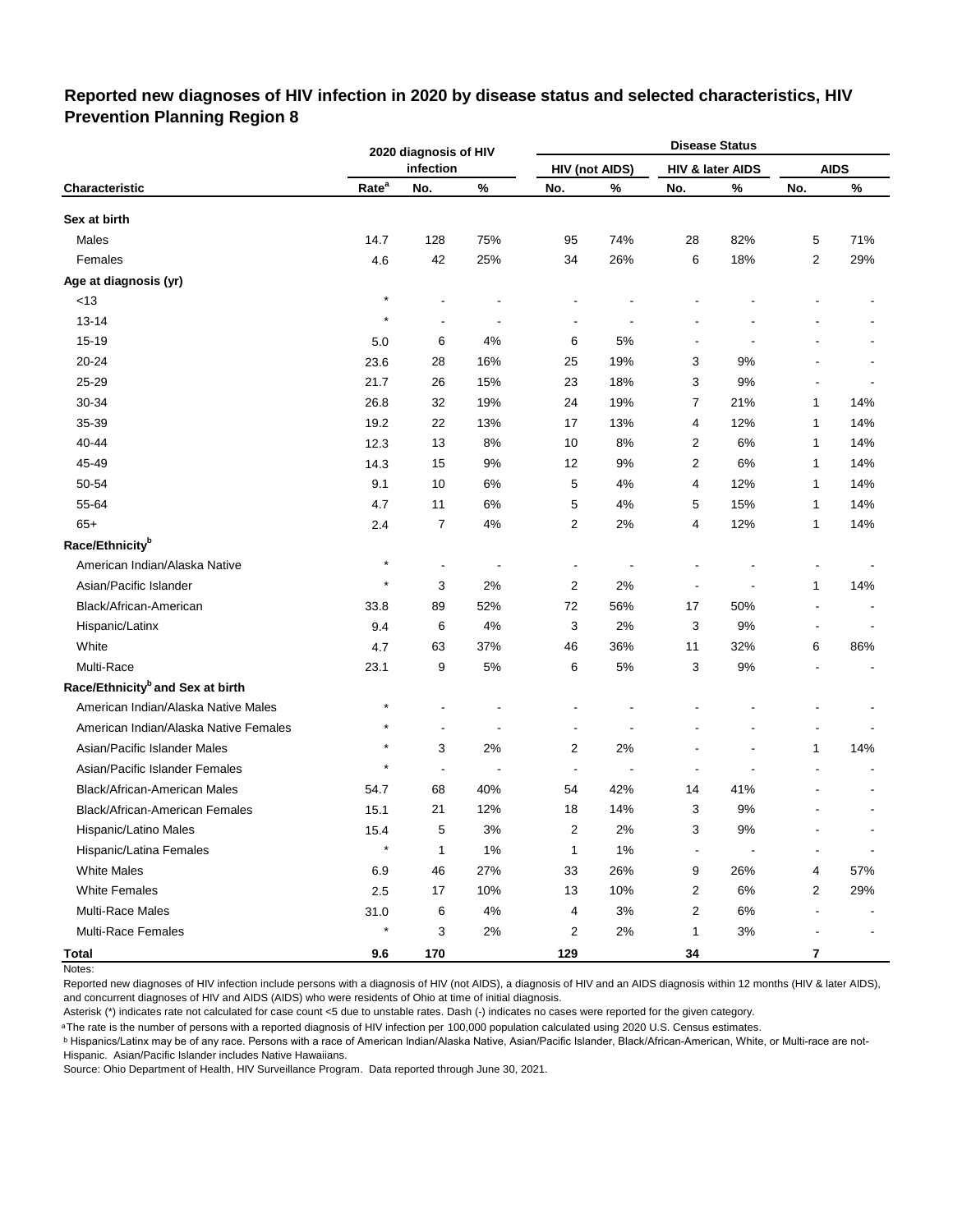### **Reported new diagnoses of HIV infection in 2020 by disease status and transmission category, HIV Prevention Planning Region 8**

|                                          |                | 2020 diagnosis of    |                          |                       |                          | <b>Disease Status</b> |                |             |
|------------------------------------------|----------------|----------------------|--------------------------|-----------------------|--------------------------|-----------------------|----------------|-------------|
|                                          |                | <b>HIV infection</b> |                          | <b>HIV (not AIDS)</b> |                          | HIV & later AIDS      |                | <b>AIDS</b> |
| <b>Transmission Category<sup>a</sup></b> | No.            | %                    | No.                      | %                     | No.                      | %                     | No.            | %           |
| Male adult or adolescent                 |                |                      |                          |                       |                          |                       |                |             |
| Male-to-male sexual contact              | 67             | 52%                  | 51                       | 54%                   | 14                       | 50%                   | $\overline{2}$ | 40%         |
| Injection drug use (IDU)                 | 13             | 10%                  | 11                       | 12%                   | 2                        | 7%                    | $\blacksquare$ |             |
| Male-to-male sexual contact and IDU      | $\overline{7}$ | 5%                   | 5                        | 5%                    | 1                        | 4%                    | 1              | 20%         |
| Heterosexual contact                     | 6              | 5%                   | 5                        | 5%                    | 1                        | 4%                    | $\blacksquare$ |             |
| Other/unknown                            | 35             | 27%                  | 23                       | 24%                   | 10                       | 36%                   | $\overline{2}$ | 40%         |
| Subtotal                                 | 128            | 100%                 | 95                       | 100%                  | 28                       | 100%                  | 5              | 100%        |
| Female adult or adolescent               |                |                      |                          |                       |                          |                       |                |             |
| Injection drug use                       | 7              | 17%                  | 6                        | 18%                   |                          |                       | 1              | 50%         |
| Heterosexual contact                     | 29             | 69%                  | 23                       | 68%                   | 5                        | 83%                   | 1              | 50%         |
| Other/unknown                            | 6              | 14%                  | 5                        | 15%                   | 1                        | 17%                   | $\blacksquare$ |             |
| Subtotal                                 | 42             | 100%                 | 34                       | 100%                  | 6                        | 100%                  | 2              | 100%        |
| Child (<13 yrs at diagnosis)             |                |                      |                          |                       |                          |                       |                |             |
| Perinatal                                |                |                      |                          |                       |                          |                       |                |             |
| Other/unknown                            |                |                      | $\overline{\phantom{a}}$ | $\blacksquare$        | $\overline{\phantom{a}}$ | $\blacksquare$        | ۰              |             |
| Subtotal                                 |                |                      |                          |                       |                          |                       | $\blacksquare$ |             |
| Total                                    | 170            |                      | 129                      |                       | 34                       |                       | 7              |             |

## **Reported new diagnoses of HIV infection in 2020 by disease status and exposure category, HIV Prevention Planning Region 8**

|                                                          | 2020 diagnosis of    |       | <b>Disease Status</b> |     |     |                             |     |             |
|----------------------------------------------------------|----------------------|-------|-----------------------|-----|-----|-----------------------------|-----|-------------|
|                                                          | <b>HIV</b> infection |       | <b>HIV (not AIDS)</b> |     |     | <b>HIV &amp; later AIDS</b> |     | <b>AIDS</b> |
| <b>Exposure Category</b>                                 | No.                  | %     | No.                   | %   | No. | %                           | No. | %           |
| Male-to-male sexual contact only                         | 66                   | 39%   | 50                    | 39% | 14  | 41%                         | 2   | 29%         |
| Injection drug use (IDU) only                            | 11                   | 6%    | 9                     | 7%  |     | 3%                          |     | 14%         |
| Heterosexual contact only                                | 35                   | 21%   | 28                    | 22% | 6   | 18%                         |     | 14%         |
| Male-to-male sexual contact & IDU                        | 6                    | 4%    | 5                     | 4%  |     | 3%                          |     |             |
| <b>IDU &amp; Heterosexual contact</b>                    | 9                    | 5%    | 8                     | 6%  |     | 3%                          |     |             |
| Male-to-male sexual contact & Heterosexual contact       |                      | $1\%$ |                       | 1%  | -   | -                           |     |             |
| Male-to-male sexual contact & IDU & Heterosexual contact |                      | $1\%$ |                       |     |     | $\overline{\phantom{0}}$    |     | 14%         |
| Perinatal exposure                                       |                      |       |                       |     |     |                             |     |             |
| Other/unknown                                            | 41                   | 24%   | 28                    | 22% | 11  | 32%                         | 2   | 29%         |
| Total                                                    | 170                  |       | 129                   |     | 34  |                             |     |             |

Notes:

Reported new diagnoses of HIV infection include persons with a diagnosis of HIV (not AIDS), a diagnosis of HIV and an AIDS diagnosis within 12 months (HIV & later AIDS), and concurrent diagnoses of HIV and AIDS (AIDS) who were residents of Ohio at time of initial diagnosis.

Dash (-) indicates no cases were reported for the given category.

a Transmission categories are mutually exclusive, hierarchical risk categories determined by the CDC and system-calculated using sex at birth and risk factor history to determine mode of transmission. A person with multiple risks is only represented in the highest category based on the CDC hierarchical algorithm. Thus, transgender women are included in the male-to-male sexual contact transmission category if assigned male at birth and risk factor history indicates sex with males. Please note this is for the categorization of HIV transmission categories only and not to describe sexual orientation.

**b** Exposure categories are mutually exclusive risk categories. All possible combinations of risks are represented among exposure categories. A person with multiple risks is represented in the exposure category identifying all the reported ways in which that person may have been exposed to HIV.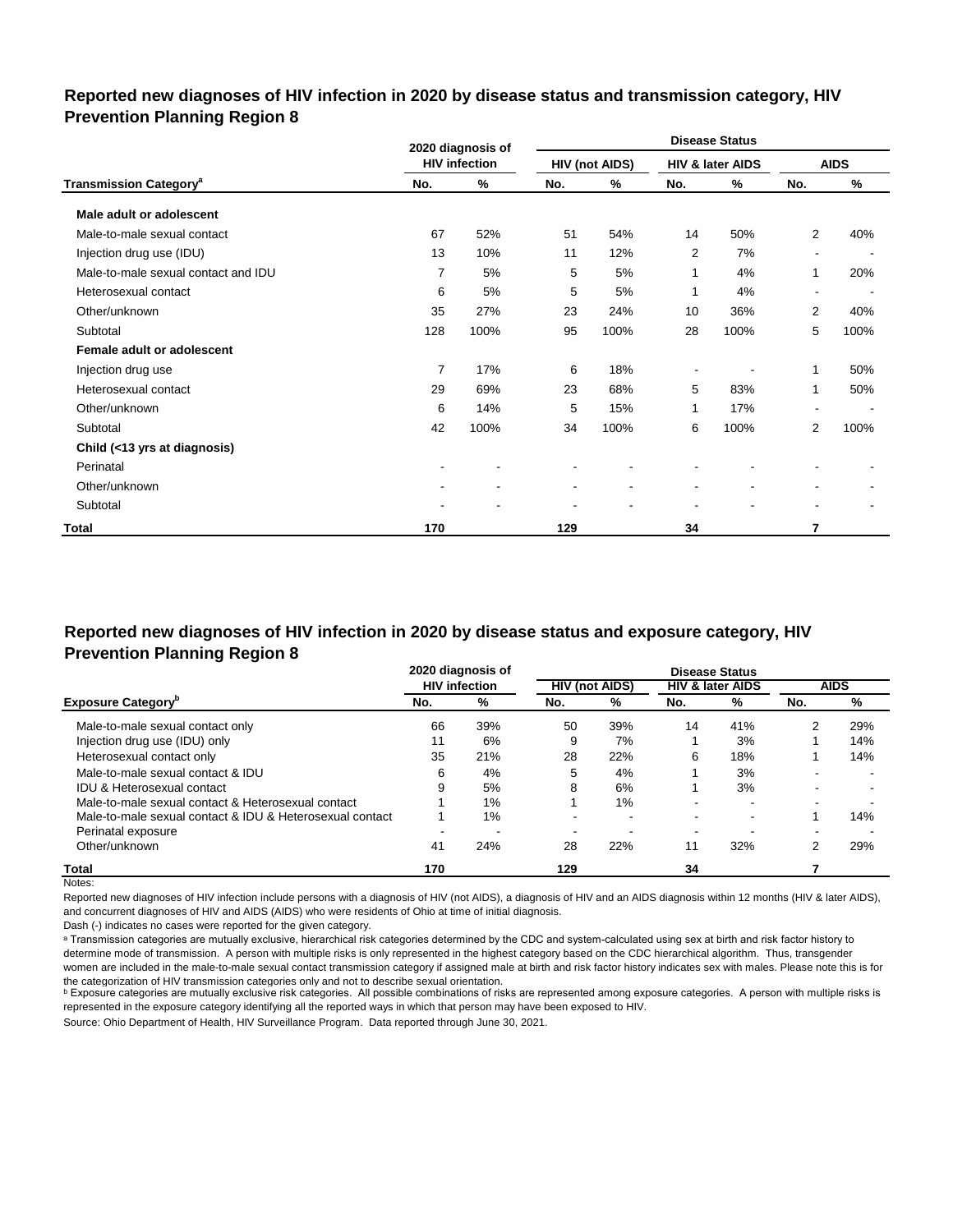|                       | American Indian/Alaska Native |                          |                          | Asian/Pacific Islander |                |                          | <b>Black/African-American</b> |     |     |                          | Hispanic/Latinx <sup>ª</sup> |                          |                   | White |     |                   | <b>Multi-Race</b> |     |
|-----------------------|-------------------------------|--------------------------|--------------------------|------------------------|----------------|--------------------------|-------------------------------|-----|-----|--------------------------|------------------------------|--------------------------|-------------------|-------|-----|-------------------|-------------------|-----|
| Age at diagnosis (yr) | Rate <sup>b</sup>             | No.                      | %                        | Rate <sup>b</sup>      | No.            | %                        | Rate <sup>b</sup>             | No. | %   | <b>Rate</b> <sup>b</sup> | No.                          | %                        | Rate <sup>b</sup> | No.   | %   | Rate <sup>p</sup> | No.               | %   |
| < 13                  |                               |                          |                          |                        |                |                          |                               |     |     |                          |                              |                          |                   |       |     |                   |                   |     |
| $13 - 14$             |                               |                          | $\overline{\phantom{0}}$ |                        |                |                          |                               |     |     |                          |                              |                          |                   |       |     |                   |                   |     |
| $15 - 19$             |                               |                          | $\sim$                   |                        | $\,$ $\,$      |                          |                               |     | 4%  |                          | $\,$ $\,$                    |                          | $\ast$            | ົ     | 3%  | $\star$           | . .               |     |
| 20-24                 |                               |                          |                          |                        |                | $\overline{\phantom{a}}$ | 120.6                         | 22  | 25% |                          |                              |                          |                   |       | 6%  | $\star$           | 2                 | 22% |
| $25 - 29$             |                               | $\overline{\phantom{0}}$ |                          |                        | $\,$ $\,$      |                          | 81.5                          | 17  | 19% |                          |                              | $\overline{\phantom{0}}$ | 8.1               |       | 11% | $\star$           | 2                 | 22% |
| 30-34                 |                               |                          | $\sim$                   |                        |                | 33%                      | 101.8                         | 20  | 22% |                          |                              | 17%                      | 11.5              | 10    | 16% | $\star$           |                   |     |
| 35-39                 |                               |                          | $\overline{\phantom{0}}$ |                        | $\blacksquare$ | $\qquad \qquad$          | 64.7                          | 11  | 12% | $\ast$                   |                              | 33%                      | 9.4               | 8     | 13% | $\star$           |                   | 11% |
| 40-44                 |                               |                          |                          |                        |                |                          |                               |     | 1%  |                          |                              | 50%                      | 8.7               |       | 11% |                   | 2                 | 22% |
| 45-49                 |                               |                          |                          |                        |                | 33%                      | $\star$                       |     | 4%  | $\star$                  | $\sim$                       | $\overline{\phantom{0}}$ | 12.4              | 10    | 16% |                   |                   |     |
| 50-54                 |                               |                          | $\sim$                   |                        |                |                          |                               |     | 4%  |                          |                              | $\blacksquare$           | 6.8               | 6     | 10% | $\star$           |                   |     |
| 55-64                 |                               |                          | $\overline{\phantom{0}}$ |                        |                |                          |                               |     | 4%  |                          |                              |                          | 2.6               | G     | 8%  | $\star$           | $\mathcal{P}$     | 22% |
| $65+$                 |                               |                          | $\overline{\phantom{0}}$ |                        |                | 33%                      |                               |     | 2%  |                          |                              |                          |                   |       | 6%  | $\star$           |                   |     |
| Total                 |                               |                          |                          |                        |                |                          | 33.8                          | 89  |     | 9.4                      | n                            |                          | 4.7               | 63    |     | 23.1              |                   |     |

Reported new diagnoses of HIV infection include persons with a diagnosis of HIV (not AIDS), a diagnosis of HIV and an AIDS diagnosis within 12 months (HIV & later AIDS), and concurrent diagnoses of HIV and AIDS (AIDS) who of initial diagnosis.

|                                           |                                            |   |                                  |                          |                                   | 2020 diagnosis of HIV infection |                                  |                          |                          |      |                          |           |
|-------------------------------------------|--------------------------------------------|---|----------------------------------|--------------------------|-----------------------------------|---------------------------------|----------------------------------|--------------------------|--------------------------|------|--------------------------|-----------|
|                                           | American<br>Indian/Alaska<br><b>Native</b> |   | <b>Asian/Pacific</b><br>Islander |                          | <b>Black/African-</b><br>American |                                 | Hispanic/<br>Latinx <sup>a</sup> |                          | White                    |      | <b>Multi-Race</b>        |           |
| <b>Transmission Category</b> <sup>c</sup> | No.                                        | % | No.                              | %                        | No.                               | %                               | No.                              | %                        | No.                      | %    | No.                      | %         |
| Male adult or adolescent                  |                                            |   |                                  |                          |                                   |                                 |                                  |                          |                          |      |                          |           |
| Male-to-male sexual contact               | $\sim$                                     |   | $\overline{2}$                   | 67%                      | 42                                | 62%                             | 2                                | 40%                      | 18                       | 39%  | 3                        | 50%       |
| Injection drug use (IDU)                  | $\blacksquare$                             |   | $\sim$                           | $\overline{\phantom{a}}$ | $\overline{2}$                    | 3%                              |                                  |                          | 11                       | 24%  | $\overline{\phantom{a}}$ |           |
| Male-to-male sexual contact and IDU       | $\,$ $\,$                                  |   | $\sim$                           | $\overline{\phantom{a}}$ |                                   | 1%                              |                                  |                          | 5                        | 11%  |                          | 17%       |
| Heterosexual contact                      | $\blacksquare$                             |   | $\sim$                           | $\overline{\phantom{a}}$ |                                   | 6%                              |                                  |                          | 2                        | 4%   |                          | $\,$ $\,$ |
| Other/unknown                             |                                            |   |                                  | 33%                      | 19                                | 28%                             |                                  | 60%                      |                          | 22%  | っ                        | 33%       |
| Subtotal                                  |                                            |   | 3                                | 100%                     | 68                                | 100%                            | 5                                | 100%                     | 46                       | 100% | 6                        | 100%      |
| Female adult or adolescent                |                                            |   |                                  |                          |                                   |                                 |                                  |                          |                          |      |                          |           |
| Injection drug use                        | $\sim$                                     |   | $\sim$                           | $\overline{\phantom{a}}$ |                                   | 5%                              | $\blacksquare$                   |                          | 5                        | 29%  |                          | 33%       |
| Heterosexual contact                      | $\overline{\phantom{0}}$                   |   | $\sim$                           | $\sim$                   | 19                                | 90%                             |                                  |                          | 9                        | 53%  |                          | 33%       |
| Other/unknown                             |                                            |   | $\sim$                           | $\overline{\phantom{a}}$ |                                   | 5%                              |                                  | 100%                     | 3                        | 18%  |                          | 33%       |
| Subtotal                                  |                                            |   |                                  |                          | 21                                | 100%                            |                                  | 100%                     | 17                       | 100% | 3                        | 100%      |
| Child (<13 yrs at diagnosis)              |                                            |   |                                  |                          |                                   |                                 |                                  |                          |                          |      |                          |           |
| Perinatal                                 | $\sim$                                     |   | $\sim$                           | $\overline{\phantom{a}}$ | $\blacksquare$                    | $\overline{\phantom{a}}$        | $\blacksquare$                   | $\overline{\phantom{a}}$ | $\sim$                   |      | $\blacksquare$           |           |
| Other/unknown                             |                                            |   | $\sim$                           | $\overline{\phantom{a}}$ | $\blacksquare$                    | $\overline{\phantom{a}}$        | $\blacksquare$                   | $\blacksquare$           | $\overline{\phantom{0}}$ |      |                          |           |
| Subtotal                                  |                                            |   |                                  |                          | $\sim$                            |                                 | $\overline{\phantom{0}}$         |                          |                          |      |                          |           |
| Total                                     |                                            |   | 3                                |                          | 89                                |                                 | 6                                |                          | 63                       |      | 9                        |           |

© Transmission categories are mutually exclusive, hierarchical risk categories determined by the CDC and system-calculated using sex at birth and risk factor history to determine mode of transmission. A person with multip highest category based on the CDC hierarchical algorithm. Thus, transgender women are included in the male-to-male sexual contact transmission category if assigned male at birth and risk factor history indicates sex with m categorization of HIV transmission categories only and not to describe sexual orientation.

d Exposure categories are mutually exclusive risk categories. All possible combinations of risks are represented among exposure categories. A person with multiple risks is represented in the exposure category identifying a person may have been exposed to HIV.

Source: Ohio Department of Health, HIV Surveillance Program. Data reported through June 30, 2021.

## **Reported new diagnoses of HIV infection in 2020 by race/ethnicity and age at diagnosis, HIV Prevention Planning Region 8**

#### **2020 diagnosis of HIV infection**

## **Reported new diagnoses of HIV infection in 2020 by race/ethnicity and transmission category, HIV Prevention Planning Region 8**

|                                                          |                                            |        |                                  |                          |                                   |     | 2020 diagnosis of HIV infection  |     |       |     |                   |        |
|----------------------------------------------------------|--------------------------------------------|--------|----------------------------------|--------------------------|-----------------------------------|-----|----------------------------------|-----|-------|-----|-------------------|--------|
|                                                          | American<br>Indian/Alaska<br><b>Native</b> |        | <b>Asian/Pacific</b><br>Islander |                          | <b>Black/African-</b><br>American |     | Hispanic/<br>Latinx <sup>a</sup> |     | White |     | <b>Multi-Race</b> |        |
| <b>Exposure Category</b> <sup>a</sup>                    | No.                                        | %      | No.                              | %                        | No.                               | %   | No.                              | ℅   | No.   |     | No.               | %      |
| Male-to-male sexual contact only                         |                                            |        | $\mathbf{2}^{\circ}$             | 67%                      | 41                                | 46% | $\mathbf{2}^{\circ}$             | 33% | 18    | 29% | 3                 | 33%    |
| Injection drug use (IDU) only                            | $\overline{\phantom{a}}$                   | . .    | $\sim$                           |                          | 3                                 | 3%  | $\overline{\phantom{0}}$         |     |       | 13% |                   |        |
| Heterosexual contact only                                | $\sim$                                     | $\sim$ | $\sim$                           | $\overline{\phantom{a}}$ | 23                                | 26% | $\overline{\phantom{0}}$         |     |       | 17% |                   | 11%    |
| Male-to-male sexual contact & IDU                        |                                            | . .    | $\sim$                           | . .                      |                                   | 1%  | -                                |     |       | 6%  |                   | 11%    |
| <b>IDU &amp; Heterosexual contact</b>                    |                                            |        | $\sim$                           |                          |                                   |     | -                                |     | ŏ     | 13% |                   | 11%    |
| Male-to-male sexual contact & Heterosexual contact       |                                            |        | $\sim$                           | $\overline{\phantom{a}}$ |                                   | 1%  | $\overline{\phantom{0}}$         |     |       |     |                   | $\sim$ |
| Male-to-male sexual contact & IDU & Heterosexual contact | $\overline{\phantom{a}}$                   | . .    | $\sim$                           | $\overline{\phantom{a}}$ |                                   |     | $\overline{\phantom{0}}$         |     |       | 2%  |                   |        |
| Perinatal exposure                                       | $\sim$                                     | $\sim$ | $\sim$                           | $\overline{\phantom{a}}$ |                                   |     | $\overline{\phantom{0}}$         |     |       |     |                   | $\,$   |
| Other/unknown                                            | $\overline{\phantom{a}}$                   | $\sim$ |                                  | 33%                      | 20                                | 22% |                                  | 67% | 13    | 21% | ◠<br>-5           | 33%    |
| Total                                                    |                                            |        |                                  |                          | 89                                |     |                                  |     | 63    |     |                   |        |
| Notes:                                                   |                                            |        |                                  |                          |                                   |     |                                  |     |       |     |                   |        |

### **Reported new diagnoses of HIV infection in 2020 by race/ethnicity and exposure category, HIV Prevention Planning Region 8**

Asterisk (\*) indicates rate not calculated because census data unavailable or for case count <5 due to unstable rates. Dash (-) indicates no cases were reported for the given category.

a Hispanics/Latinx may be of any race. Persons with a race of American Indian/Alaska Native, Asian/Pacific Islander, Black/African-American, White, or Multi-race are not-Hispanic. Asian/Pacific Islander includes Native Haw

ᵇ The rate is the number of persons with a reported diagnosis of HIV infection per 100,000 population calculated using 2020 U.S. Census estimates.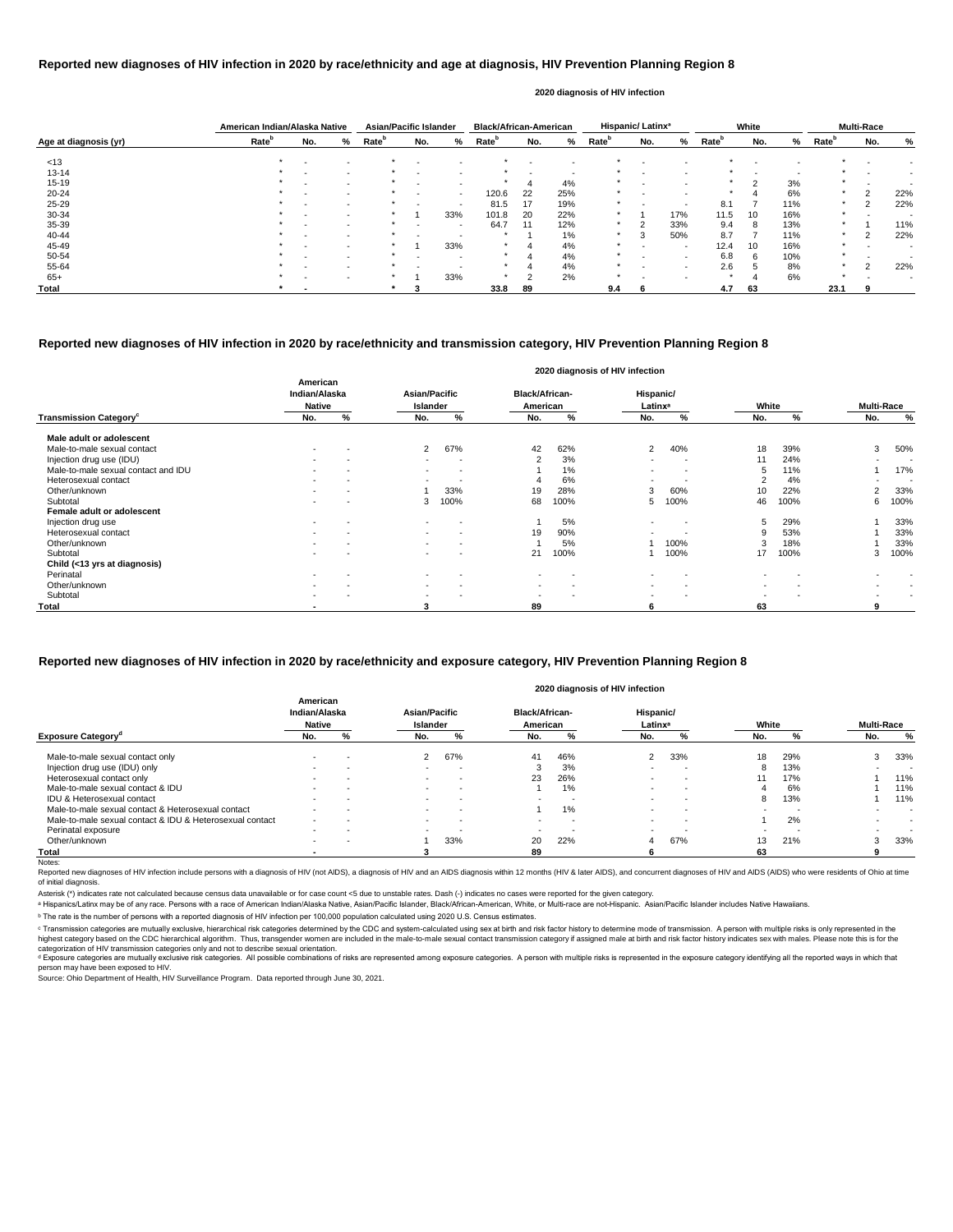# **Trends in reported new diagnoses of HIV infection by year of diagnosis (2016-2020) and cumulative diagnoses by selected characteristics, HIV Prevention Planning Region 8**

|                                              |                   | 2016           |       |                   | 2017                     |         |                   | 2018           |         |                   | 2019         |         |                   | 2020         |     | <b>Cumulative</b><br><b>Diagnoses</b> |         |
|----------------------------------------------|-------------------|----------------|-------|-------------------|--------------------------|---------|-------------------|----------------|---------|-------------------|--------------|---------|-------------------|--------------|-----|---------------------------------------|---------|
| Characteristic                               | Rate <sup>a</sup> | No.            | %     | Rate <sup>a</sup> | No.                      | %       | Rate <sup>a</sup> | No.            | %       | Rate <sup>a</sup> | No.          | %       | Rate <sup>a</sup> | No.          | %   | No.                                   | %       |
| Sex at birth                                 |                   |                |       |                   |                          |         |                   |                |         |                   |              |         |                   |              |     |                                       |         |
| Males                                        | 16.1              | 137            | 74%   | 18.8              | 161                      | 72%     | 22.0              | 190            | 78%     | 17.9              | 155          | 71%     | 14.7              | 128          | 75% | 5,096                                 | 81%     |
| Females                                      | 5.3               | 47             | 26%   | 6.9               | 62                       | 28%     | 5.9               | 53             | 22%     | 7.1               | 64           | 29%     | 4.6               | 42           | 25% | 1,175                                 | 19%     |
| Age at diagnosis (yr)                        |                   |                |       |                   |                          |         |                   |                |         |                   |              |         |                   |              |     |                                       |         |
| <13                                          |                   |                | 1%    | $\star$           | -1                       | $< 1\%$ | $\star$           |                | $< 1\%$ |                   |              |         |                   |              |     | 44                                    | 1%      |
| $13 - 14$                                    |                   |                |       | $\star$           | -1                       | $< 1\%$ |                   |                |         |                   |              |         |                   |              |     | 5                                     | $< 1\%$ |
| 15-19                                        | 6.7               | 8              | 4%    | 15.7              | 19                       | 9%      | 14.1              | 17             | 7%      | 6.6               | 8            | 4%      | 5.0               | 6            | 4%  | 284                                   | 5%      |
| 20-24                                        | 22.9              | 27             | 15%   | 30.5              | 36                       | 16%     | 34.9              | 41             | 17%     | 29.7              | 35           | 16%     | 23.6              | 28           | 16% | 885                                   | 14%     |
| 25-29                                        | 35.5              | 42             | 23%   | 35.9              | 43                       | 19%     | 35.4              | 43             | 18%     | 32.3              | 39           | 18%     | 21.7              | 26           | 15% | 1,106                                 | 18%     |
| 30-34                                        | 27.5              | 31             | 17%   | 32.6              | 37                       | 17%     | 38.2              | 44             | 18%     | 32.4              | 38           | 17%     | 26.8              | 32           | 19% | 1,196                                 | 19%     |
| 35-39                                        | 12.9              | 14             | 8%    | 20.7              | 23                       | 10%     | 32.6              | 37             | 15%     | 29.9              | 34           | 16%     | 19.2              | 22           | 13% | 942                                   | 15%     |
| 40-44                                        | 18.6              | 19             | 10%   | 18.8              | 19                       | 9%      | 19.6              | 20             | 8%      | 21.3              | 22           | 10%     | 12.3              | 13           | 8%  | 700                                   | 11%     |
| 45-49                                        | 9.7               | 11             | 6%    | 14.2              | 16                       | 7%      | 10.8              | 12             | 5%      | 11.1              | 12           | 5%      | 14.3              | 15           | 9%  | 455                                   | 7%      |
| 50-54                                        | 10.7              | 13             | 7%    | 12.7              | 15                       | 7%      | 15.7              | 18             | 7%      | 11.7              | 13           | 6%      | 9.1               | 10           | 6%  | 339                                   | 5%      |
| 55-64                                        | 6.4               | 15             | 8%    | 4.2               | 10                       | 4%      | 2.9               | 7              | 3%      | 5.5               | 13           | 6%      | 4.7               | 11           | 6%  | 241                                   | 4%      |
| $65+$                                        |                   | 3              | 2%    | $\star$           | 3                        | 1%      |                   | 3              | 1%      | 1.8               | 5            | 2%      | 2.4               | 7            | 4%  | 74                                    | 1%      |
| Race/Ethnicity <sup>b</sup>                  |                   |                |       |                   |                          |         |                   |                |         |                   |              |         |                   |              |     |                                       |         |
| American Indian/Alaska Native                |                   |                |       |                   |                          |         |                   |                |         |                   |              |         |                   |              |     | 3                                     | $< 1\%$ |
| Asian/Pacific Islander                       |                   | 2              | 1%    |                   | $\overline{2}$           | 1%      |                   | 3              | 1%      |                   |              |         |                   | 3            | 2%  | 32                                    | 1%      |
| Black/African-American                       | 35.3              | 90             | 49%   | 40.7              | 105                      | 47%     | 37.3              | 97             | 40%     | 34.8              | 91           | 42%     | 33.8              | 89           | 52% | 2,921                                 | 47%     |
| Hispanic/Latinx                              | 13.0              | $\overline{7}$ | 4%    | 17.7              | 10                       | 4%      | 22.0              | 13             | 5%      | 18.0              | 11           | 5%      | 9.4               | 6            | 4%  | 170                                   | 3%      |
| White                                        | 5.3               | 72             | 39%   | 6.9               | 93                       | 42%     | 9.0               | 121            | 50%     | 7.6               | 103          | 47%     | 4.7               | 63           | 37% | 2,947                                 | 47%     |
| Multi-Race                                   | 38.2              | 13             | 7%    | 37.2              | 13                       | 6%      | 24.9              | 9              | 4%      | 37.6              | 14           | 6%      | 23.1              | 9            | 5%  | 187                                   | 3%      |
| Unknown                                      |                   |                |       |                   |                          |         |                   |                |         |                   |              |         |                   |              |     | 11                                    | $< 1\%$ |
| Race/Ethnicity <sup>b</sup> and Sex at birth |                   |                |       |                   |                          |         |                   |                |         |                   |              |         |                   |              |     |                                       |         |
| American Indian/Alaska Native Males          |                   |                |       |                   |                          |         |                   |                |         |                   |              |         |                   |              |     | 3                                     | $< 1\%$ |
| American Indian/Alaska Native Females        |                   |                |       |                   |                          |         |                   |                |         |                   |              |         |                   |              |     |                                       |         |
| Asian/Pacific Islander Males                 |                   | 2              | 1%    |                   |                          |         |                   | 3              | 1%      |                   |              |         |                   | 3            | 2%  | 26                                    | 1%      |
| Asian/Pacific Islander Females               |                   |                |       |                   | $\overline{2}$           | 1%      |                   |                |         |                   |              |         |                   |              |     | 6                                     | $< 1\%$ |
| Black/African-American Males                 | 56.8              | 68             | 37%   | 65.2              | 79                       | 35%     | 60.3              | 74             | 30%     | 55.0              | 68           | 31%     | 54.7              | 68           | 40% | 2,226                                 | 35%     |
| Black/African-American Females               | 16.3              | 22             | 12%   | 19.0              | 26                       | 12%     | 16.8              | 23             | 9%      | 16.7              | 23           | 11%     | 15.1              | 21           | 12% | 695                                   | 11%     |
| Hispanic/Latino Males                        | 18.2              | 5              | $3%$  | 27.6              | 8                        | 4%      | 39.5              | 12             | 5%      | 31.9              | 10           | 5%      | 15.4              | 5            | 3%  | 144                                   | 2%      |
| Hispanic/Latina Females                      | $^\star$          | $\overline{2}$ | $1\%$ | $\star$           | $\overline{2}$           | 1%      | $\star$           | $\mathbf{1}$   | $<1\%$  | $\star$           | $\mathbf{1}$ | $< 1\%$ | $\pmb{\ast}$      | $\mathbf{1}$ | 1%  | 26                                    | $< 1\%$ |
| White Males                                  | 8.3               | 55             | 30%   | 9.2               | 61                       | 27%     | 14.2              | 94             | 39%     | 10.1              | 67           | 31%     | 6.9               | 46           | 27% | 2,543                                 | 41%     |
| <b>White Females</b>                         | 2.5               | 17             | 9%    | 4.7               | 32                       | 14%     | 3.9               | 27             | 11%     | 5.2               | 36           | 16%     | 2.5               | 17           | 10% | 404                                   | 6%      |
| Multi-Race Males                             | 41.7              | $\overline{7}$ | 4%    | 75.4              | 13                       | $6\%$   | 39.1              | 7              | 3%      | 54.3              | 10           | 5%      | 31.0              | 6            | 4%  | 144                                   | 2%      |
| Multi-Race Females                           | 34.7              | 6              | 3%    | $\star$           | $\overline{\phantom{a}}$ | $\sim$  | $\star$           | $\overline{2}$ | 1%      | $\star$           | 4            | 2%      | $\star$           | 3            | 2%  | 43                                    | 1%      |
| Unknown                                      |                   |                |       | $\star$           |                          |         |                   |                |         |                   |              |         |                   |              |     | 11                                    | $< 1\%$ |
| <b>Total</b>                                 | 10.5              | 184            |       | 12.7              | 223                      |         | 13.8              | 243            |         | 12.4              | 219          |         | 9.6               | 170          |     | 6,271                                 |         |

**Diagnoses of HIV Infection by Year**

Reported new diagnoses of HIV infection include persons with a diagnosis of HIV (not AIDS), a diagnosis of HIV and an AIDS diagnosis within 12 months (HIV & later AIDS), and concurrent diagnoses of HIV and AIDS (AIDS) who were residents of Ohio at time of initial diagnosis. Diagnoses of HIV infection by year (2016-2020) represent all reported cases diagnosed in each year; cumulative diagnoses represent all reported HIV and/or AIDS cases diagnosed since the beginning of the epidemic through 2020.

Asterisk (\*) indicates rate not calculated for case count <5 due to unstable rates. Dash (-) indicates no cases were reported for the given category.

 $\,{}^{\rm a}$  The rate is the number of persons with a reported diagnosis of HIV infection per 100,000 population calculated using U.S. Census estimates for that year.

ᵇ Hispanics/Latinx may be of any race. Persons with a race of American Indian/Alaska Native, Asian/Pacific Islander, Black/African-American, White, or Multi-race are not-Hispanic. Asian/Pacific Islander includes Native Hawaiians.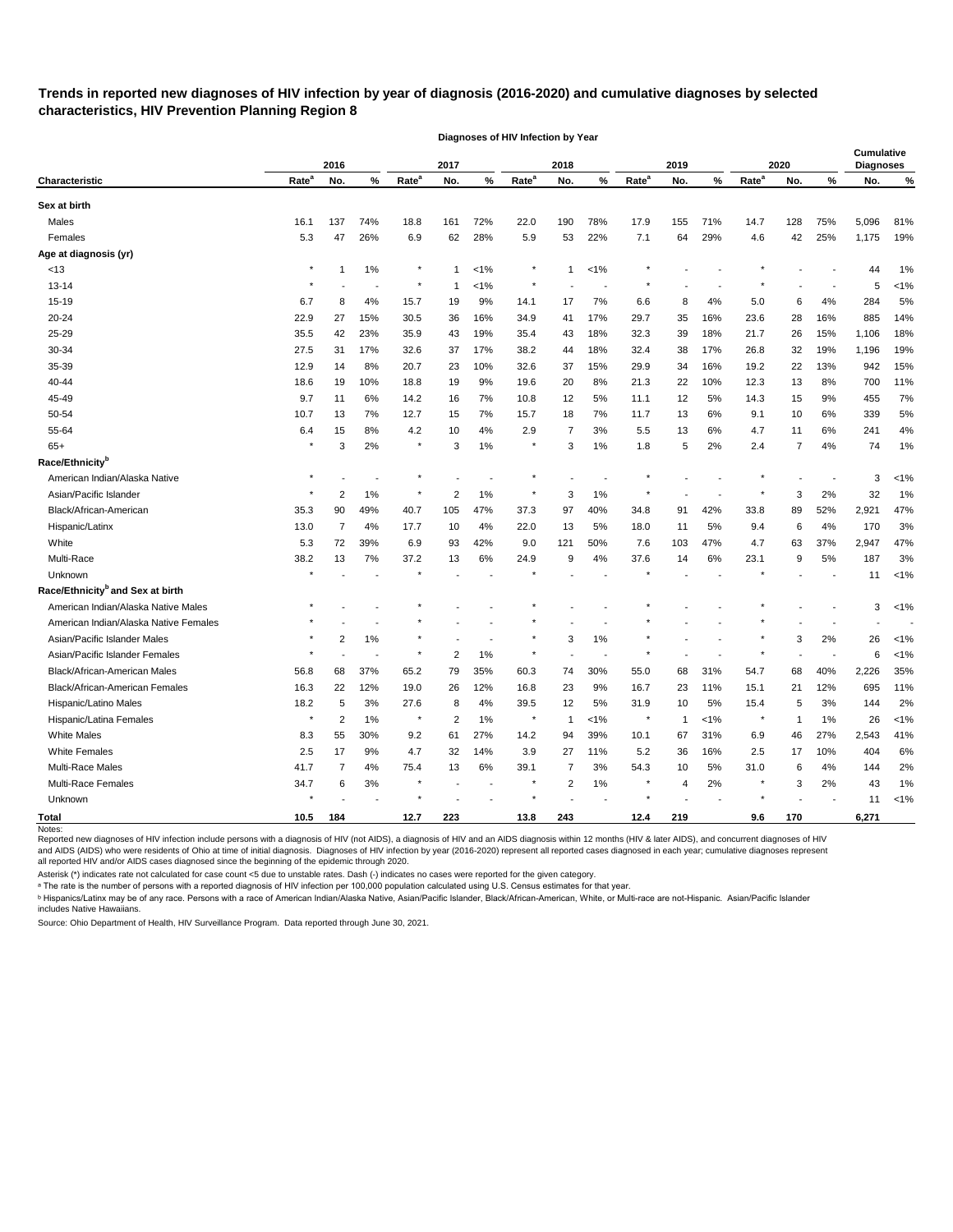**Trends in reported new diagnoses of HIV infection by year of diagnosis (2016-2020) and cumulative diagnoses by transmission category, HIV Prevention Planning Region 8**

**Diagnoses of HIV Infection by Year**

|                                          |     | 2016 | 2017 |      | 2018                     |      | 2019 |      | 2020 |        | <b>Cumulative</b><br><b>Diagnoses</b> |      |
|------------------------------------------|-----|------|------|------|--------------------------|------|------|------|------|--------|---------------------------------------|------|
| <b>Transmission Category<sup>®</sup></b> | No. | %    | No.  | %    | No.                      | %    | No.  | %    | No.  | %      | No.                                   | %    |
| Male adult or adolescent                 |     |      |      |      |                          |      |      |      |      |        |                                       |      |
| Male-to-male sexual contact              | 81  | 59%  | 99   | 61%  | 93                       | 49%  | 72   | 46%  | 67   | 52%    | 3,431                                 | 68%  |
| Injection drug use (IDU)                 | 8   | 6%   | 21   | 13%  | 45                       | 24%  | 29   | 19%  | 13   | 10%    | 289                                   | 6%   |
| Male-to-male sexual contact and IDU      | 5   | 4%   | 6    | 4%   | 10                       | 5%   | 11   | 7%   |      | 5%     | 266                                   | 5%   |
| Heterosexual contact                     | 4   | 3%   | 2    | 1%   | 5                        | 3%   | 6    | 4%   | 6    | 5%     | 203                                   | 4%   |
| Other/unknown                            | 39  | 28%  | 33   | 20%  | 36                       | 19%  | 37   | 24%  | 35   | 27%    | 883                                   | 17%  |
| Subtotal                                 | 137 | 100% | 161  | 100% | 189                      | 100% | 155  | 100% | 128  | 100%   | 5,072                                 | 100% |
| Female adult or adolescent               |     |      |      |      |                          |      |      |      |      |        |                                       |      |
| Injection drug use                       | 8   | 17%  | 21   | 34%  | 21                       | 40%  | 32   | 50%  |      | 17%    | 199                                   | 17%  |
| Heterosexual contact                     | 34  | 74%  | 39   | 64%  | 30                       | 57%  | 30   | 47%  | 29   | 69%    | 854                                   | 74%  |
| Other/unknown                            | 4   | 9%   |      | 2%   | $\overline{2}$           | 4%   | 2    | 3%   | 6    | 14%    | 102                                   | 9%   |
| Subtotal                                 | 46  | 100% | 61   | 100% | 53                       | 100% | 64   | 100% | 42   | 100%   | 1,155                                 | 100% |
| Child (<13 yrs at diagnosis)             |     |      |      |      |                          |      |      |      |      |        |                                       |      |
| Perinatal                                |     | 100% |      |      |                          | 100% |      |      |      |        | 33                                    | 75%  |
| Other/unknown                            |     |      |      | 100% | $\overline{\phantom{a}}$ |      |      |      | ۰    | $\sim$ | 11                                    | 25%  |
| Subtotal                                 |     | 100% |      | 100% |                          | 100% |      |      |      |        | 44                                    | 100% |
| Total                                    | 184 |      | 223  |      | 243                      |      | 219  |      | 170  |        | 6,271                                 |      |

**Trends in reported diagnoses of HIV infection by year of diagnosis (2016-2020) and cumulative diagnoses by exposure category, HIV Prevention Planning Region 8**

#### **Diagnoses of HIV Infection by Year**

|                                                          | 2016 |     | 2017                     |     | 2018           |         | 2019                     |         | 2020 |     | <b>Cumulative</b><br><b>Diagnoses</b> |     |
|----------------------------------------------------------|------|-----|--------------------------|-----|----------------|---------|--------------------------|---------|------|-----|---------------------------------------|-----|
| <b>Exposure Category</b>                                 | No.  | %   | No.                      | %   | No.            | %       | No.                      | %       | No.  | %   | No.                                   | %   |
| Male-to-male sexual contact only                         | 80   | 43% | 94                       | 42% | 90             | 37%     | 71                       | 32%     | 66   | 39% | 3,286                                 | 52% |
| Injection drug use (IDU) only                            |      | 5%  | 16                       | 7%  | 34             | 14%     | 31                       | 14%     | 11   | 6%  | 266                                   | 4%  |
| Heterosexual contact only                                | 38   | 21% | 41                       | 18% | 35             | 14%     | 36                       | 16%     | 35   | 21% | 1,057                                 | 17% |
| Male-to-male sexual contact & IDU                        |      | 2%  | 4                        | 2%  | 8              | 3%      | 10                       | 5%      | 6    | 4%  | 230                                   | 4%  |
| <b>IDU &amp; Heterosexual contact</b>                    |      | 4%  | 26                       | 12% | 32             | 13%     | 30                       | 14%     | 9    | 5%  | 222                                   | 4%  |
| Male-to-male sexual contact & Heterosexual contact       |      | 1%  | :5                       | 2%  | 3              | 1%      |                          | $< 1\%$ |      | 1%  | 145                                   | 2%  |
| Male-to-male sexual contact & IDU & Heterosexual contact |      | 1%  | 2                        | 1%  | $\overline{2}$ | $1\%$   |                          | $< 1\%$ |      | 1%  | 36                                    | 1%  |
| Perinatal exposure                                       |      | 1%  | $\overline{\phantom{0}}$ | . . |                | $< 1\%$ | $\overline{\phantom{0}}$ |         |      | . . | 36                                    | 1%  |
| Other/unknown                                            | 42   | 23% | 35                       | 16% | 38             | 16%     | 39                       | 18%     | 41   | 24% | 993                                   | 16% |
| <b>Total</b><br>$\cdots$                                 | 184  |     | 223                      |     | 243            |         | 219                      |         | 170  |     | 6,271                                 |     |

Notes:<br>Reported new diagnoses of HIV infection include persons with a diagnosis of HIV (not AIDS), a diagnosis of HIV and an AIDS diagnosis within 12 months (HIV & later AIDS), and concurrent diagnoses of HIV and AIDS (AIDS) who were residents of Ohio at time of initial diagnosis. Diagnoses of HIV infection by year (2016-2020) represent all reported cases diagnosed in each year; cumulative diagnoses represent

all reported HIV and/or AIDS cases diagnosed since the beginning of the epidemic through 2020.<br>Dash (-) indicates no cases were reported for the given category.

a Transmission categories are mutually exclusive, hierarchical risk categories determined by the CDC and system-calculated using sex at birth and risk factor history to determine mode of transmission. A person with multipl is only represented in the highest category based on the CDC hierarchical algorithm. Thus, transgender women are included in the male-to-male sexual contact transmission category if assigned male at birth and risk factor history indicates sex with males. Please note this is for the categorization of HIV transmission categories only and not to describe sexual orientation.

 $^{\rm b}$  Exposure categories are mutually exclusive risk categories. All possible combinations of risks are represented among exposure categories. A person with multiple risks is represented in the exposure

category identifying all the reported ways in which that person may have been exposed to HIV.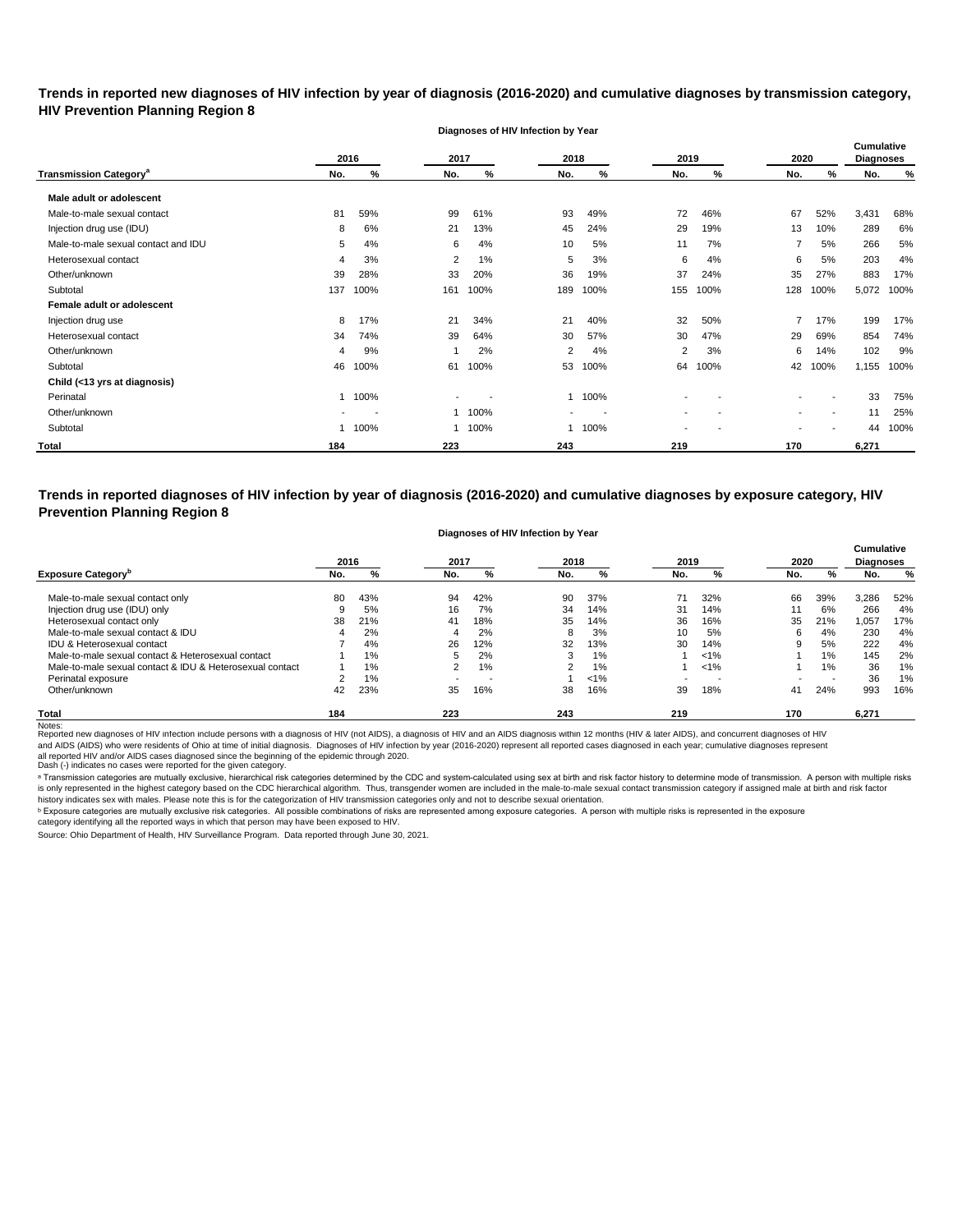# **Reported diagnoses of AIDS in 2020 by time to AIDS diagnosis and selected characteristics, HIV Prevention Planning Region 8**

|                                              |                     |      | <b>AIDS Diagnoses</b>    |      |                                  |       |
|----------------------------------------------|---------------------|------|--------------------------|------|----------------------------------|-------|
|                                              |                     |      | ≥12 Months after HIV     |      | <12 Months after                 |       |
|                                              | 2020 AIDS diagnosis |      | <b>Diagnosis</b>         |      | <b>HIV Diagnosis<sup>a</sup></b> |       |
| Characteristic                               | No.                 | $\%$ | No.                      | $\%$ | No.                              | %     |
| Sex at birth                                 |                     |      |                          |      |                                  |       |
| Males                                        | 59                  | 78%  | 26                       | 74%  | 33                               | 80%   |
| Females                                      | 17                  | 22%  | 9                        | 26%  | 8                                | 20%   |
| Age at AIDS diagnosis (yr)                   |                     |      |                          |      |                                  |       |
| < 13                                         |                     |      |                          |      |                                  |       |
| $13 - 14$                                    |                     |      |                          |      |                                  |       |
| 15-19                                        |                     |      | $\overline{\phantom{a}}$ |      |                                  |       |
| 20-24                                        | 6                   | 8%   | 3                        | 9%   | 3                                | 7%    |
| 25-29                                        | $\overline{7}$      | 9%   | 4                        | 11%  | 3                                | 7%    |
| 30-34                                        | 14                  | 18%  | $\overline{7}$           | 20%  | 7                                | 17%   |
| 35-39                                        | 11                  | 14%  | 5                        | 14%  | 6                                | 15%   |
| 40-44                                        | 5                   | 7%   | $\overline{2}$           | 6%   | 3                                | 7%    |
| 45-49                                        | 5                   | 7%   | $\mathbf{2}$             | 6%   | 3                                | 7%    |
| 50-54                                        | 8                   | 11%  | 3                        | 9%   | 5                                | 12%   |
| 55-64                                        | 12                  | 16%  | 6                        | 17%  | 6                                | 15%   |
| $65+$                                        | 8                   | 11%  | 3                        | 9%   | 5                                | 12%   |
| Race/Ethnicity <sup>b</sup>                  |                     |      |                          |      |                                  |       |
| American Indian/Alaska Native                | L,                  |      | $\blacksquare$           |      | $\overline{\phantom{a}}$         |       |
| Asian/Pacific Islander                       | $\mathbf{1}$        | 1%   | $\blacksquare$           |      | 1                                | 2%    |
| Black/African-American                       | 33                  | 43%  | 16                       | 46%  | 17                               | 41%   |
| Hispanic/Latinx                              | 4                   | 5%   | 1                        | 3%   | 3                                | 7%    |
| White                                        | 31                  | 41%  | 14                       | 40%  | 17                               | 41%   |
| Multi-Race                                   | 7                   | 9%   | 4                        | 11%  | 3                                | 7%    |
| Race/Ethnicity <sup>b</sup> and Sex at birth |                     |      |                          |      |                                  |       |
| American Indian/Alaska Native Males          |                     |      |                          |      |                                  |       |
| American Indian/Alaska Native Females        |                     |      |                          |      |                                  |       |
| Asian/Pacific Islander Males                 | $\mathbf{1}$        | 1%   |                          |      | 1                                | 2%    |
| Asian/Pacific Islander Females               |                     |      |                          |      |                                  |       |
| Black/African-American Males                 | 25                  | 33%  | 11                       | 31%  | 14                               | 34%   |
| <b>Black/African-American Females</b>        | 8                   | 11%  | 5                        | 14%  | 3                                | 7%    |
| Hispanic/Latino Males                        | 4                   | 5%   | $\mathbf{1}$             | 3%   | 3                                | 7%    |
| Hispanic/Latina Females                      | $\blacksquare$      |      | $\blacksquare$           |      |                                  |       |
| <b>White Males</b>                           | 23                  | 30%  | $10$                     | 29%  | 13                               | 32%   |
| <b>White Females</b>                         | 8                   | 11%  | 4                        | 11%  | 4                                | 10%   |
| Multi-Race Males                             | 6                   | 8%   | 4                        | 11%  | 2                                | $5\%$ |
| Multi-Race Females                           | 1                   | 1%   | $\blacksquare$           |      | 1                                | $2\%$ |
| <b>Total</b>                                 | 76                  |      | 35                       |      | 41                               |       |

Notes:

Data reflects all persons with an AIDS diagnosis in 2020 regardless of year of HIV infection diagnosis, and who were living in Ohio at the time of initial diagnosis.

ᵃ Includes persons whose diagnoses of HIV infection and AIDS were made at the same time.

<u>b Hispanics/Latinx may be of any race. Persons with a race of American Indian/Alaska Native, Asian/Pacific Islander, Black/African-American, White, or Multi-race are not-</u> Hispanic. Asian/Pacific Islander includes Native Hawaiians.

Dash (-) indicates no cases were reported for the given category.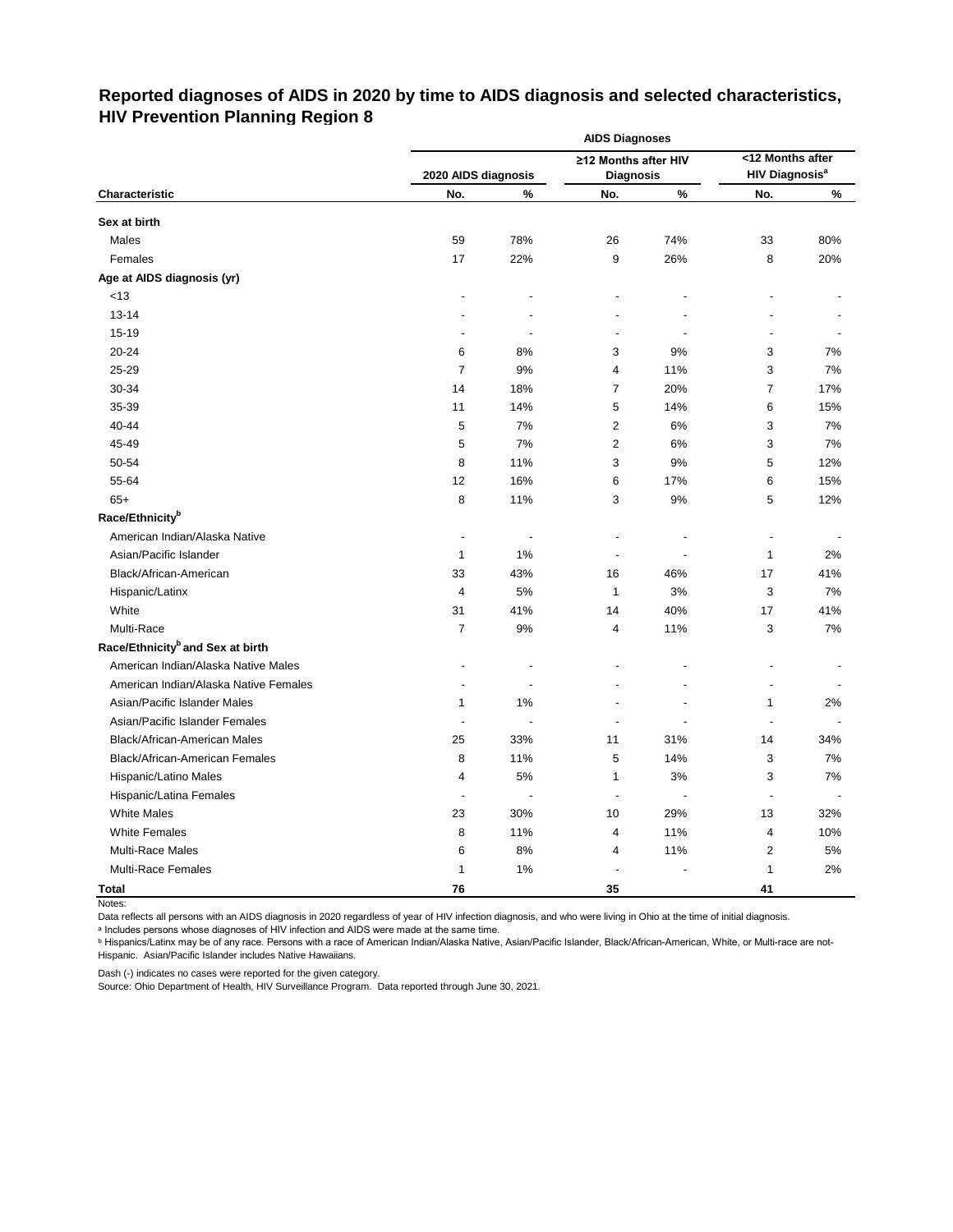## **Reported diagnoses of AIDS in 2020 by time to AIDS diagnosis and transmission category, HIV Prevention Planning Region 8**

|                                           |                     |                          | <b>AIDS Diagnoses</b>                    |      |                                                      |      |
|-------------------------------------------|---------------------|--------------------------|------------------------------------------|------|------------------------------------------------------|------|
|                                           | 2020 AIDS diagnosis |                          | ≥12 Months after HIV<br><b>Diagnosis</b> |      | <12 Months after<br><b>HIV Diagnosis<sup>a</sup></b> |      |
| <b>Transmission Category</b> <sup>b</sup> | No.                 | $\%$                     | No.                                      | %    | No.                                                  | %    |
| Male adult or adolescent                  |                     |                          |                                          |      |                                                      |      |
| Male-to-male sexual contact               | 28                  | 47%                      | 12                                       | 46%  | 16                                                   | 48%  |
| Injection drug use (IDU)                  | 6                   | 10%                      | 4                                        | 15%  | $\overline{2}$                                       | 6%   |
| Male-to-male sexual contact and IDU       | 5                   | 8%                       | 3                                        | 12%  | $\overline{2}$                                       | 6%   |
| Heterosexual contact                      |                     | 2%                       | $\blacksquare$                           |      | 1                                                    | 3%   |
| Other/unknown                             | 19                  | 32%                      | 7                                        | 27%  | 12                                                   | 36%  |
| Subtotal                                  | 59                  | 100%                     | 26                                       | 100% | 33                                                   | 100% |
| Female adult or adolescent                |                     |                          |                                          |      |                                                      |      |
| Injection drug use                        | 5                   | 29%                      | 4                                        | 44%  | 1                                                    | 13%  |
| Heterosexual contact                      | 11                  | 65%                      | 5                                        | 56%  | 6                                                    | 75%  |
| Other/unknown                             | 1                   | 6%                       | $\overline{\phantom{a}}$                 |      | 1                                                    | 13%  |
| Subtotal                                  | 17                  | 100%                     | 9                                        | 100% | 8                                                    | 100% |
| Child (<13 yrs at diagnosis)              |                     |                          |                                          |      |                                                      |      |
| Perinatal                                 |                     |                          |                                          |      |                                                      |      |
| Other/unknown                             |                     | $\overline{\phantom{a}}$ | $\blacksquare$                           |      | $\blacksquare$                                       |      |
| Subtotal                                  |                     |                          |                                          |      |                                                      |      |
| <b>Total</b>                              | 76                  |                          | 35                                       |      | 41                                                   |      |

## **Reported diagnoses of AIDS in 2020 by time to AIDS diagnosis and exposure category, HIV Prevention Planning Region 8**

|                                                          |                     |     | <b>AIDS Diagnoses</b> |     |                                  |     |
|----------------------------------------------------------|---------------------|-----|-----------------------|-----|----------------------------------|-----|
|                                                          |                     |     | ≥12Months after HIV   |     | <12 Months after                 |     |
|                                                          | 2020 AIDS diagnosis |     | <b>Diagnosis</b>      |     | <b>HIV Diagnosis<sup>a</sup></b> |     |
| <b>Exposure Category</b>                                 | No.                 | %   | No.                   | %   | No.                              | %   |
| Male-to-male sexual contact only                         | 28                  | 37% | 12                    | 34% | 16                               | 39% |
| Injection drug use (IDU) only                            | 6                   | 8%  |                       | 11% |                                  | 5%  |
| Heterosexual contact only                                | 12                  | 16% |                       | 14% |                                  | 17% |
| Male-to-male sexual contact & IDU                        |                     | 4%  |                       | 6%  |                                  | 2%  |
| <b>IDU &amp; Heterosexual contact</b>                    | 5                   | 7%  |                       | 11% |                                  | 2%  |
| Male-to-male sexual contact & Heterosexual contact       |                     |     |                       |     |                                  |     |
| Male-to-male sexual contact & IDU & Heterosexual contact | 2                   | 3%  |                       | 3%  |                                  | 2%  |
| Perinatal exposure                                       |                     |     |                       |     |                                  |     |
| Other/unknown                                            | 20                  | 26% |                       | 20% | 13                               | 32% |
| <b>Total</b>                                             | 76                  |     | 35                    |     | 41                               |     |

Notes:

Data reflects all persons with an AIDS diagnosis in 2020 regardless of year of HIV infection diagnosis, and who were living in Ohio at the time of initial diagnosis.

Dash (-) indicates no cases were reported for the given category.

a Includes persons whose diagnoses of HIV infection and AIDS were made at the same time.

**b** Transmission categories are mutually exclusive, hierarchical risk categories determined by the CDC and system-calculated using sex at birth and risk factor history to determine mode of transmission. A person with multiple risks is only represented in the highest category based on the CDC hierarchical algorithm. Thus, transgender women are included in the male-to-male sexual contact transmission category if assigned male at birth and risk factor history indicates sex with males. Please note this is for the categorization of HIV transmission categories only and not to describe sexual orientation.

ᶜ Exposure categories are mutually exclusive risk categories. All possible combinations of risks are represented among exposure categories. A person with multiple risks is represented in the exposure category identifying all the reported ways in which that person may have been exposed to HIV.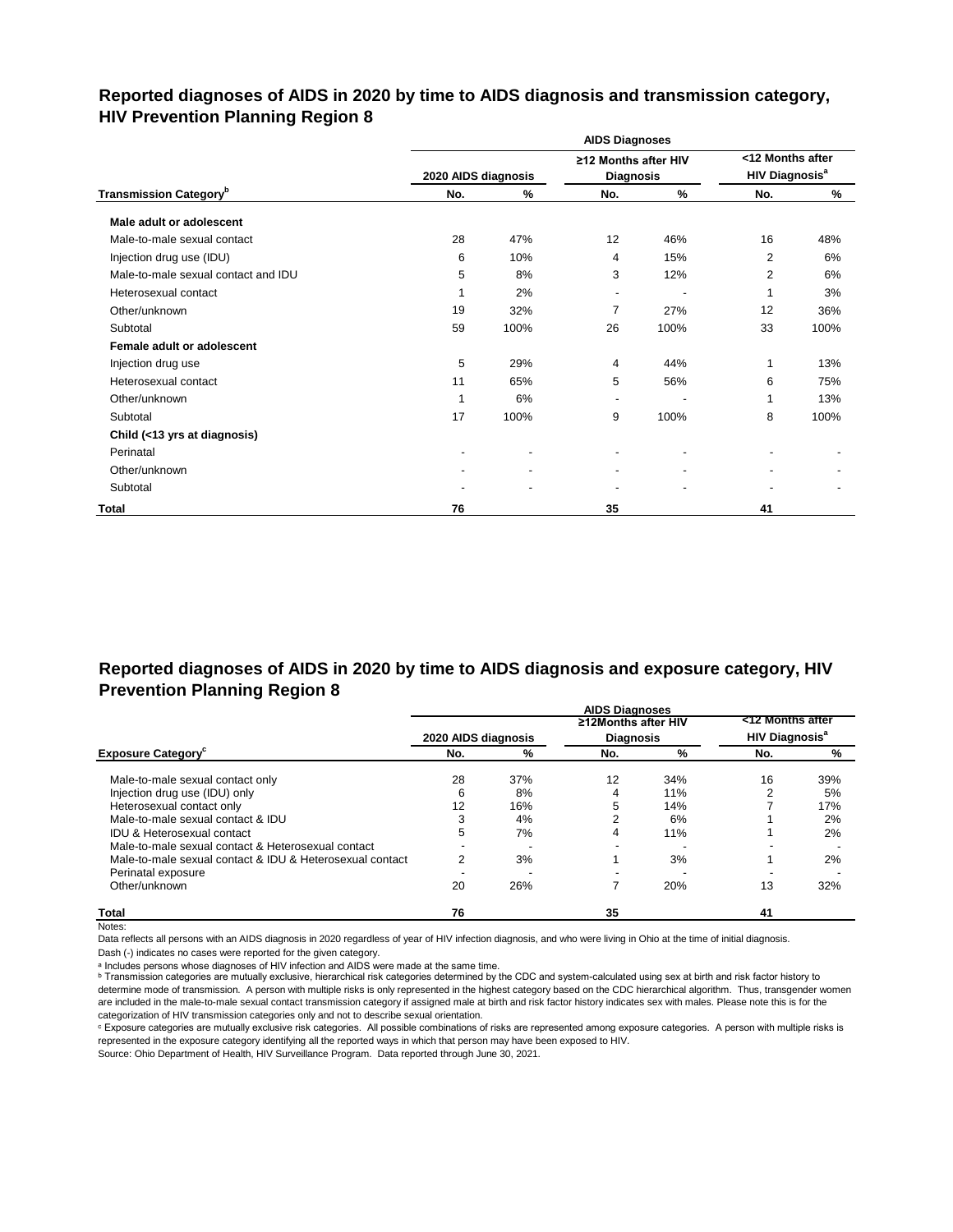## **Trends in reported diagnoses of AIDS by year of diagnosis (2016-2020) and cumulative AIDS diagnoses by selected characteristics, HIV Prevention Planning Region 8**

|                                              |                         |      |                |                          |                          | <b>Year of AIDS Diagnosis</b> |                          |                |                          |       |                                  |         |
|----------------------------------------------|-------------------------|------|----------------|--------------------------|--------------------------|-------------------------------|--------------------------|----------------|--------------------------|-------|----------------------------------|---------|
|                                              | 2016                    |      | 2017           |                          | 2018                     |                               | 2019                     |                | 2020                     |       | <b>Cumulative</b><br><b>AIDS</b> |         |
| <b>Characteristic</b>                        | No.                     | $\%$ | No.            | $\%$                     | No.                      | $\%$                          | No.                      | $\%$           | No.                      | %     | No.                              | $\%$    |
| Sex at birth                                 |                         |      |                |                          |                          |                               |                          |                |                          |       |                                  |         |
| Males                                        | 75                      | 81%  | 69             | 75%                      | 73                       | 80%                           | 66                       | 79%            | 59                       | 78%   | 3,061                            | 85%     |
| Females                                      | 18                      | 19%  | 23             | 25%                      | 18                       | 20%                           | 18                       | 21%            | 17                       | 22%   | 528                              | 15%     |
| Age at AIDS diagnosis (yr)                   |                         |      |                |                          |                          |                               |                          |                |                          |       |                                  |         |
| <13                                          |                         |      |                |                          | 1                        | 1%                            |                          |                |                          |       | 19                               | 1%      |
| 13-14                                        |                         |      |                |                          |                          |                               |                          |                |                          |       | 1                                | $< 1\%$ |
| 15-19                                        | 1                       | 1%   | 4              | 4%                       | $\overline{\phantom{a}}$ | $\overline{\phantom{a}}$      | 2                        | 2%             | $\overline{\phantom{a}}$ | ٠     | 37                               | 1%      |
| 20-24                                        | $\overline{7}$          | 8%   | 9              | 10%                      | 11                       | 12%                           | 11                       | 13%            | 6                        | 8%    | 238                              | 7%      |
| 25-29                                        | 16                      | 17%  | 12             | 13%                      | 12                       | 13%                           | 9                        | 11%            | 7                        | 9%    | 525                              | 15%     |
| 30-34                                        | 12                      | 13%  | 20             | 22%                      | 19                       | 21%                           | 15                       | 18%            | 14                       | 18%   | 687                              | 19%     |
| 35-39                                        | 11                      | 12%  | 7              | 8%                       | 13                       | 14%                           | 10                       | 12%            | 11                       | 14%   | 675                              | 19%     |
| 40-44                                        | 16                      | 17%  | 9              | 10%                      | 14                       | 15%                           | 9                        | 11%            | 5                        | 7%    | 545                              | 15%     |
| 45-49                                        | 6                       | 6%   | 9              | 10%                      | 5                        | 5%                            | 8                        | 10%            | 5                        | 7%    | 336                              | 9%      |
| 50-54                                        | 15                      | 16%  | 15             | 16%                      | 5                        | 5%                            | 8                        | 10%            | 8                        | 11%   | 265                              | 7%      |
| 55-64                                        | 7                       | 8%   | 7              | 8%                       | 8                        | 9%                            | 7                        | 8%             | 12                       | 16%   | 202                              | 6%      |
| $65+$                                        | 2                       | 2%   |                | $\overline{\phantom{a}}$ | 3                        | 3%                            | 5                        | 6%             | 8                        | 11%   | 59                               | 2%      |
| Race/Ethnicity <sup>a</sup>                  |                         |      |                |                          |                          |                               |                          |                |                          |       |                                  |         |
| American Indian/Alaska Native                |                         |      |                |                          |                          |                               |                          |                |                          |       |                                  |         |
| Asian/Pacific Islander                       | 2                       | 2%   | 1              | 1%                       | 2                        | 2%                            | $\overline{\phantom{a}}$ | $\blacksquare$ | 1                        | $1\%$ | 14                               | $< 1\%$ |
| Black/African-American                       | 56                      | 60%  | 43             | 47%                      | 43                       | 47%                           | 37                       | 44%            | 33                       | 43%   | 1,647                            | 46%     |
| Hispanic/Latinx                              | 6                       | 6%   | 8              | 9%                       | 5                        | 5%                            | 5                        | 6%             | 4                        | 5%    | 89                               | 2%      |
| White                                        | 26                      | 28%  | 33             | 36%                      | 39                       | 43%                           | 38                       | 45%            | 31                       | 41%   | 1,754                            | 49%     |
| Multi-Race                                   | 3                       | 3%   | 7              | 8%                       | 2                        | 2%                            | 4                        | 5%             | 7                        | $9%$  | 85                               | 2%      |
| Race/Ethnicity <sup>a</sup> and Sex at birth |                         |      |                |                          |                          |                               |                          |                |                          |       |                                  |         |
| American Indian/Alaska Native Males          |                         |      |                |                          |                          |                               |                          |                |                          |       |                                  |         |
| American Indian/Alaska Native Females        |                         |      |                |                          |                          |                               |                          |                |                          |       |                                  |         |
| Asian/Pacific Islander Males                 | $\overline{2}$          | 2%   |                | $\overline{\phantom{a}}$ | 1                        | 1%                            |                          |                | 1                        | $1\%$ | 11                               | $< 1\%$ |
| Asian/Pacific Islander Females               |                         |      | 1              | 1%                       | 1                        | 1%                            |                          |                | ÷,                       |       | 3                                | $< 1\%$ |
| Black/African-American Males                 | 45                      | 48%  | 36             | 39%                      | 32                       | 35%                           | 29                       | 35%            | 25                       | 33%   | 1,310                            | 37%     |
| Black/African-American Females               | 11                      | 12%  | 7              | 8%                       | 11                       | 12%                           | 8                        | 10%            | 8                        | 11%   | 337                              | 9%      |
| Hispanic/Latino Males                        | 4                       | 4%   | 7              | 8%                       | 5                        | 5%                            | 4                        | 5%             | 4                        | $5\%$ | 80                               | 2%      |
| Hispanic/Latina Females                      | $\overline{\mathbf{c}}$ | 2%   | 1              | 1%                       | $\overline{\phantom{a}}$ |                               | 1                        | $1\%$          | $\overline{\phantom{a}}$ |       | 9                                | $< 1\%$ |
| <b>White Males</b>                           | 21                      | 23%  | 21             | 23%                      | 33                       | 36%                           | 30                       | 36%            | 23                       | 30%   | 1,591                            | 44%     |
| <b>White Females</b>                         | 5                       | 5%   | 12             | 13%                      | 6                        | 7%                            | 8                        | 10%            | 8                        | 11%   | 163                              | $5\%$   |
| Multi-Race Males                             | 3                       | 3%   | 5              | 5%                       | $\overline{c}$           | 2%                            | 3                        | 4%             | 6                        | 8%    | 69                               | 2%      |
| Multi-Race Females                           |                         |      | $\overline{c}$ | 2%                       |                          |                               | 1                        | 1%             | $\mathbf{1}$             | 1%    | 16                               | $< 1\%$ |
| <b>Total</b>                                 | 93                      |      | 92             |                          | 91                       |                               | 84                       |                | ${\bf 76}$               |       | 3,589                            |         |

Notes:

AIDS diagnoses by year (2016-2020) represent all reported AIDS cases diagnosed in each year regardless of year of HIV infection diagnosis, and who were living in Ohio at the time of initial diagnosis; cumulative AIDS cases represent all reported AIDS cases diagnosed since the beginning of the epidemic through 2020.

Dash (-) indicates no cases were reported for the given category.

a Hispanics/Latinx may be of any race. Persons with a race of American Indian/Alaska Native, Asian/Pacific Islander, Black/African-American, White, or Multi-race are not-Hispanic. Asian/Pacific Islander includes Native Hawaiians.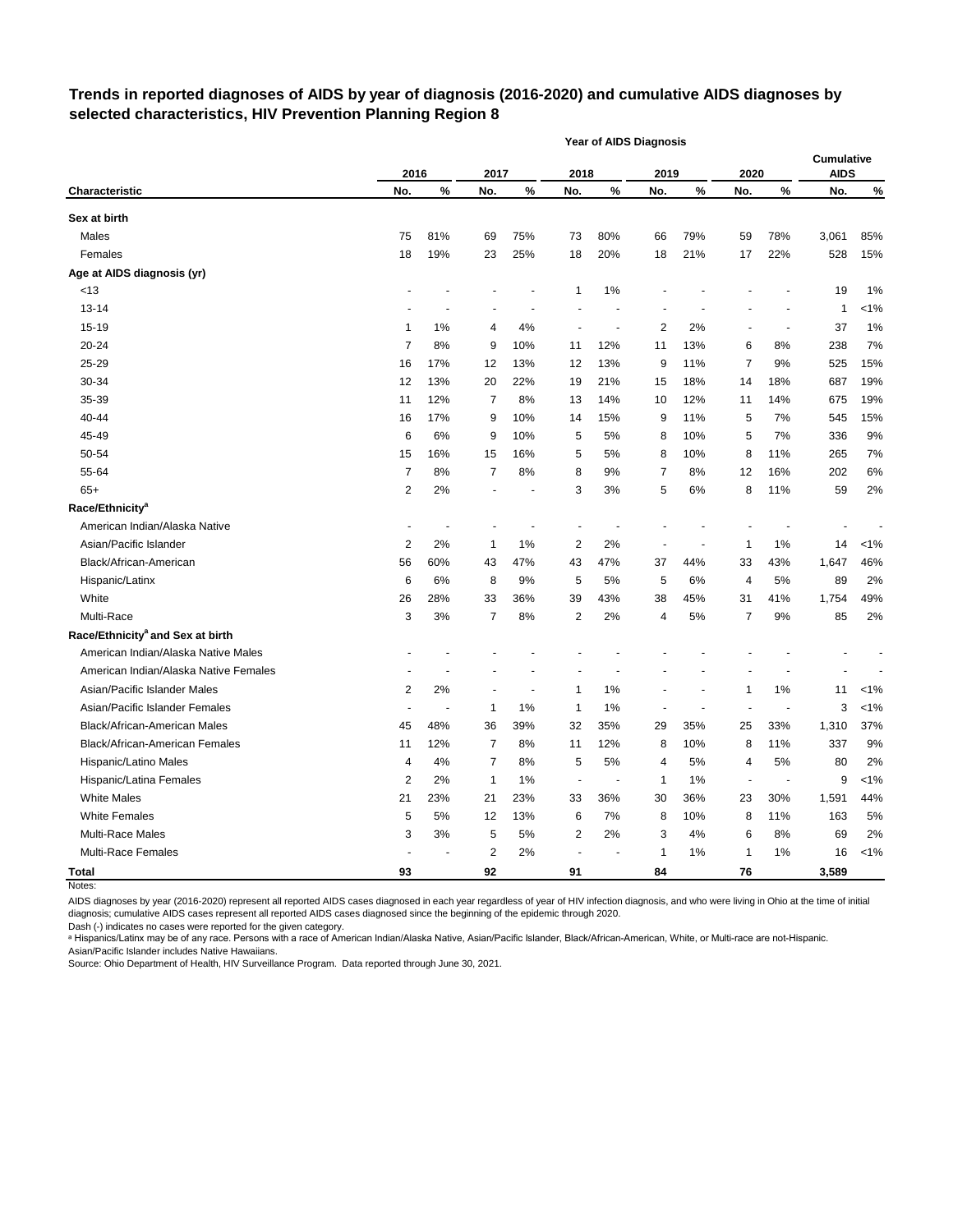## **Trends in reported diagnoses of AIDS by year of diagnosis (2016-2020) and cumulative AIDS diagnoses by transmission category, HIV Prevention Planning Region 8**

|                                          |     |      |      |                          |              | <b>Year of AIDS Diagnosis</b> |                |      |                |      |                           |      |
|------------------------------------------|-----|------|------|--------------------------|--------------|-------------------------------|----------------|------|----------------|------|---------------------------|------|
|                                          |     | 2016 | 2017 |                          | 2018         |                               | 2019           |      | 2020           |      | Cumulative<br><b>AIDS</b> |      |
| <b>Transmission Category<sup>a</sup></b> | No. | %    | No.  | %                        | No.          | %                             | No.            | $\%$ | No.            | %    | No.                       | $\%$ |
| Male adult or adolescent                 |     |      |      |                          |              |                               |                |      |                |      |                           |      |
| Male-to-male sexual contact              | 47  | 63%  | 45   | 65%                      | 38           | 53%                           | 29             | 44%  | 28             | 47%  | 2,152                     | 71%  |
| Injection drug use (IDU)                 | 3   | 4%   | 4    | 6%                       | 6            | 8%                            | 13             | 20%  | 6              | 10%  | 149                       | 5%   |
| Male-to-male sexual contact and IDU      | 4   | 5%   | 1    | 1%                       | 2            | 3%                            | 1              | 2%   | 5              | 8%   | 171                       | 6%   |
| Heterosexual contact                     | 4   | 5%   | 3    | 4%                       | 3            | 4%                            | 2              | 3%   | 1              | 2%   | 132                       | 4%   |
| Other/unknown                            | 17  | 23%  | 16   | 23%                      | 23           | 32%                           | 21             | 32%  | 19             | 32%  | 440                       | 14%  |
| Subtotal                                 | 75  | 100% | 69   | 100%                     | 72           | 100%                          | 66             | 100% | 59             | 100% | 3,044                     | 100% |
| Female adult or adolescent               |     |      |      |                          |              |                               |                |      |                |      |                           |      |
| Injection drug use                       | 3   | 17%  | 6    | 26%                      | $\mathbf{1}$ | 6%                            | $\overline{7}$ | 39%  | 5              | 29%  | 85                        | 16%  |
| Heterosexual contact                     | 15  | 83%  | 16   | 70%                      | 16           | 89%                           | 10             | 56%  | 11             | 65%  | 408                       | 78%  |
| Other/unknown                            |     |      |      | 4%                       | 1            | 6%                            | 1              | 6%   | 1              | 6%   | 27                        | 5%   |
| Subtotal                                 | 18  | 100% | 23   | 100%                     | 18           | 100%                          | 18             | 100% | 17             | 100% | 520                       | 100% |
| Child (<13 yrs at diagnosis)             |     |      |      |                          |              |                               |                |      |                |      |                           |      |
| Perinatal                                |     |      |      |                          |              | 100%                          |                |      |                |      | 19                        | 76%  |
| Other/unknown                            |     |      |      |                          |              |                               |                |      | $\blacksquare$ |      | 6                         | 24%  |
| Subtotal                                 |     |      |      | $\overline{\phantom{a}}$ |              | 100%                          |                |      |                |      | 25                        | 100% |
| <b>Total</b>                             | 93  |      | 92   |                          | 91           |                               | 84             |      | 76             |      | 3,589                     |      |

#### **Year of AIDS Diagnosis Trends in reported diagnoses of AIDS by year of diagnosis (2016-2020) and cumulative AIDS diagnoses by exposure category, HIV Prevention Planning Region 8**

|                                                          | <b>דפטוועט טעור</b> וט וסט |     |      |                          |      |     |                          |                          |                          |     |             |     |
|----------------------------------------------------------|----------------------------|-----|------|--------------------------|------|-----|--------------------------|--------------------------|--------------------------|-----|-------------|-----|
|                                                          | 2016                       |     | 2017 |                          | 2018 |     | 2019                     |                          | 2020                     |     | <b>AIDS</b> |     |
| <b>Exposure Category</b> <sup>b</sup>                    | No.                        | %   | No.  | %                        | No.  | %   | No.                      | %                        | No.                      | %   | No.         | %   |
| Male-to-male sexual contact only                         | 45                         | 48% | 40   | 43%                      | 38   | 42% | 28                       | 33%                      | 28                       | 37% | 2,050       | 57% |
| Injection drug use (IDU) only                            |                            | 1%  | 5    | 5%                       | 4    | 4%  | 13                       | 15%                      | 6                        | 8%  | 137         | 4%  |
| Heterosexual contact only                                | 19                         | 20% | 19   | 21%                      | 19   | 21% | 12                       | 14%                      | 12                       | 16% | 540         | 15% |
| Male-to-male sexual contact & IDU                        | 2                          | 2%  |      | 1%                       | 2    | 2%  |                          | 1%                       | 3                        | 4%  | 144         | 4%  |
| IDU & Heterosexual contact                               | 5                          | 5%  | 5    | 5%                       | 3    | 3%  | 7                        | 8%                       | 5                        | 7%  | 97          | 3%  |
| Male-to-male sexual contact & Heterosexual contact       | 2                          | 2%  | 5    | 5%                       |      |     |                          | $1\%$                    | $\overline{\phantom{a}}$ |     | 102         | 3%  |
| Male-to-male sexual contact & IDU & Heterosexual contact | $\mathcal{P}$              | 2%  |      | $\overline{\phantom{a}}$ |      |     | $\overline{\phantom{0}}$ | $\overline{\phantom{a}}$ | 2                        | 3%  | 27          | 1%  |
| Perinatal exposure                                       |                            |     |      | ۰                        |      | 1%  | $\overline{\phantom{a}}$ |                          | $\overline{\phantom{0}}$ |     | 19          | 1%  |
| Other/unknown                                            | 17                         | 18% | 17   | 18%                      | 24   | 26% | 22                       | 26%                      | 20                       | 26% | 473         | 13% |
| <b>Total</b>                                             | 93                         |     | 92   |                          | 91   |     | 84                       |                          | 76                       |     | 3,589       |     |
| Notes:                                                   |                            |     |      |                          |      |     |                          |                          |                          |     |             |     |

AIDS diagnoses by year (2016-2020) represent all reported AIDS cases diagnosed in each year regardless of year of HIV infection diagnosis, and who were living in Ohio at the time of initial diagnosis; cumulative AIDS cases represent all reported AIDS cases diagnosed since the beginning of the epidemic through 2020.

Dash (-) indicates no cases were reported for the given category.<br>◎ Transmission categories are mutually exclusive, nierarcnical risk categories determined by the CDC and system-calculated using sex at birth and risk ract transmission. A person with multiple risks is only represented in the highest category based on the CDC hierarchical algorithm. Thus, transgender women are included in the male-to-male sexual contact transmission category if assigned male at birth and risk factor history indicates sex with males. Please note this is for the categorization of HIV transmission categories only and not to describe sexual orientation.

**b** Exposure categories are mutually exclusive risk categories. All possible combinations of risks are represented among exposure categories. A person with multiple risks is represented in the exposure category identifying all the reported ways in which that person may have been exposed to HIV.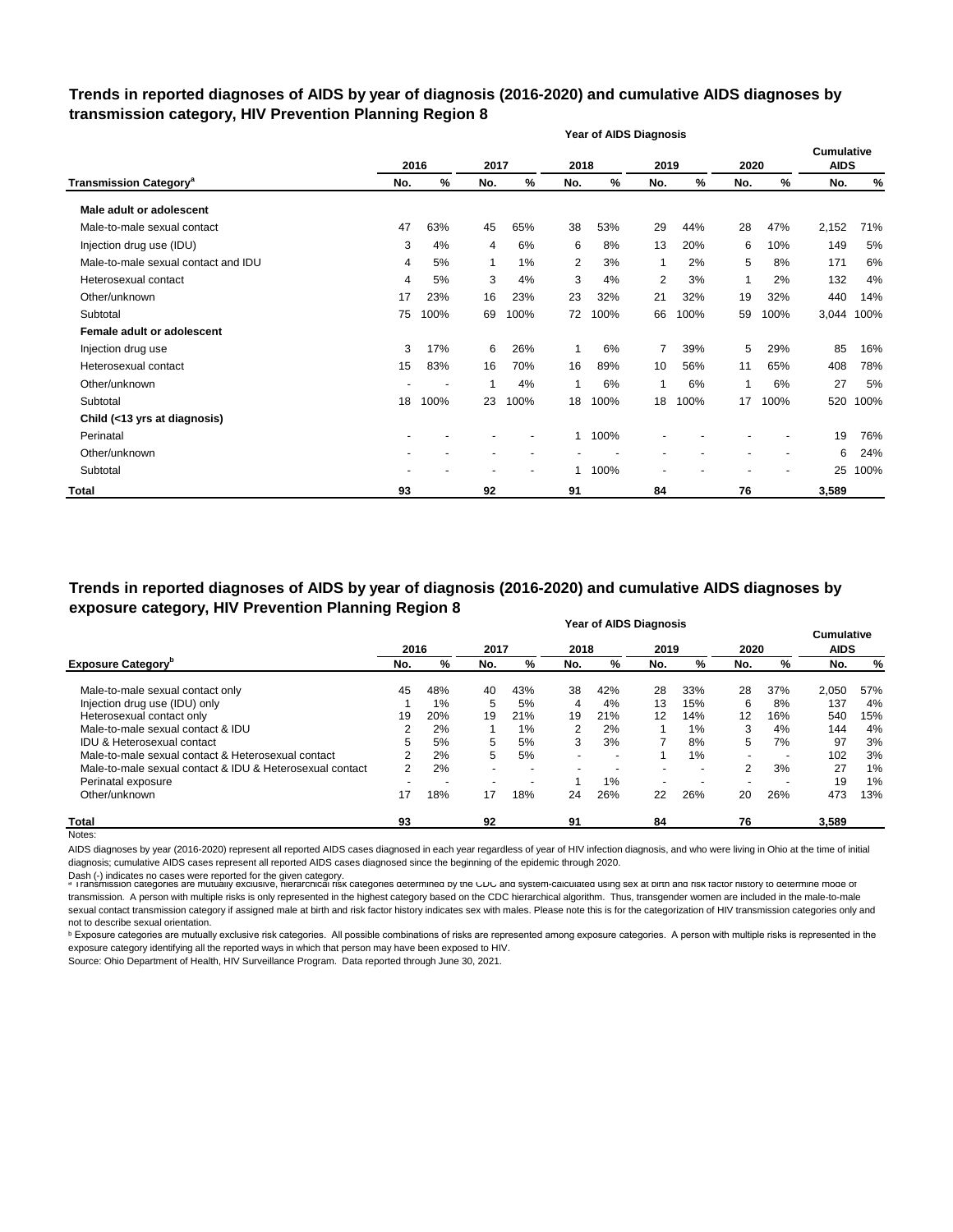# Persons Living with Diagnosed HIV Infection Reported in HIV Prevention Planning Region 8

Counties: Brown, Butler, Clermont, Clinton, Hamilton, Highland, Warren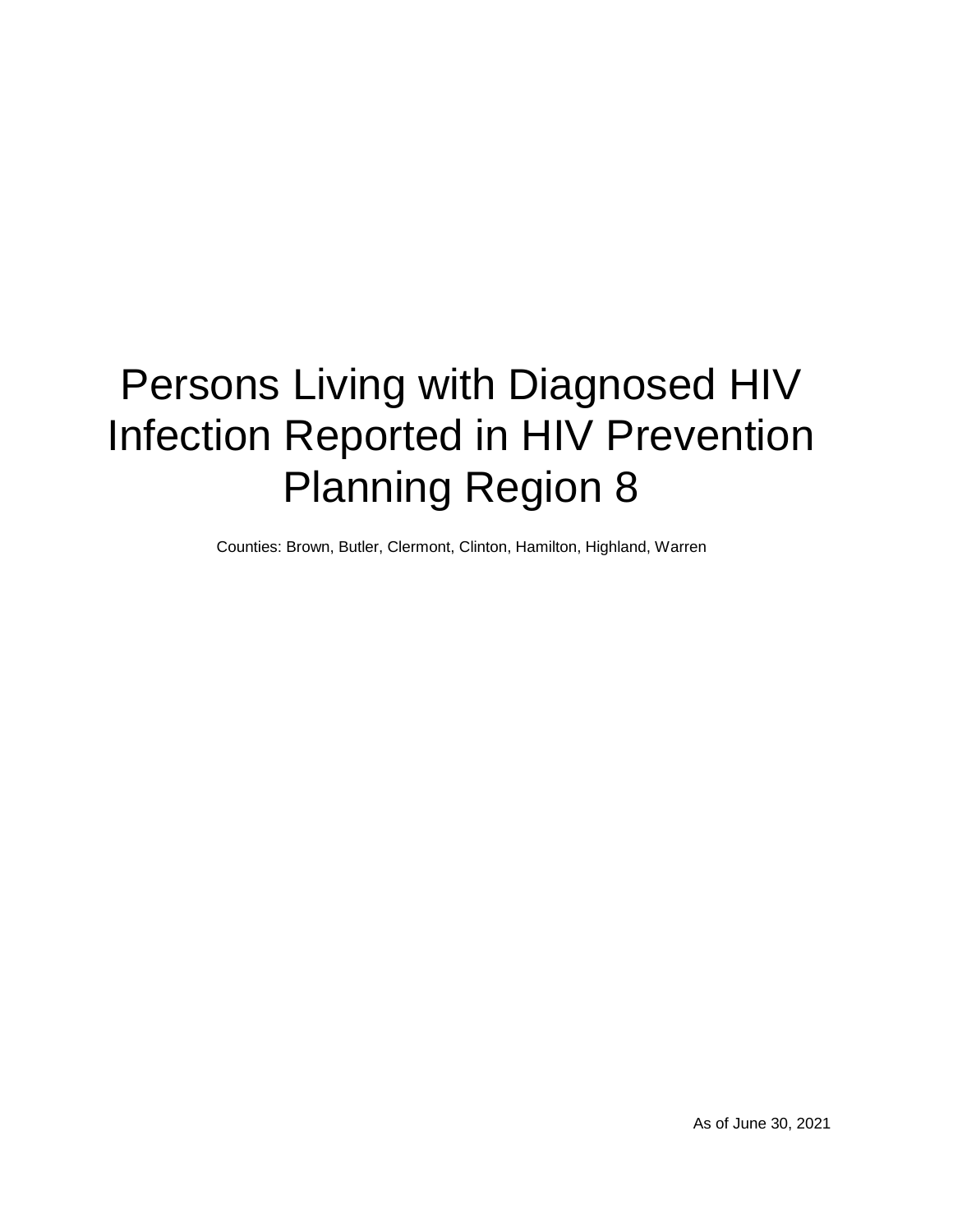|                                              |                   | Living with diagnosed HIV infection |         |                       |         | <b>Current Disease Status</b> |         |
|----------------------------------------------|-------------------|-------------------------------------|---------|-----------------------|---------|-------------------------------|---------|
|                                              |                   | in 2020                             |         | <b>HIV (not AIDS)</b> |         | <b>AIDS</b>                   |         |
| Characteristic                               | Rate <sup>a</sup> | No.                                 | $\%$    | No.                   | $\%$    | No.                           | $\%$    |
| Sex at birth                                 |                   |                                     |         |                       |         |                               |         |
| Males                                        | 376.8             | 3,279                               | 77%     | 1,629                 | 74%     | 1,650                         | 81%     |
| Females                                      | 105.3             | 956                                 | 23%     | 564                   | 26%     | 392                           | 19%     |
| Age at end of year                           |                   |                                     |         |                       |         |                               |         |
| <13                                          | 4.1               | 12                                  | $< 1\%$ | 10                    | $1\%$   | $\overline{2}$                | $< 1\%$ |
| $13 - 14$                                    | $\star$           | $\overline{c}$                      | $< 1\%$ | 1                     | $< 1\%$ | $\mathbf{1}$                  | $< 1\%$ |
| 15-19                                        | 20.8              | 25                                  | 1%      | 22                    | 1%      | 3                             | $< 1\%$ |
| 20-24                                        | 117.9             | 140                                 | 3%      | 113                   | 5%      | 27                            | 1%      |
| 25-29                                        | 290.4             | 348                                 | 8%      | 271                   | 12%     | 77                            | 4%      |
| 30-34                                        | 434.0             | 518                                 | 12%     | 326                   | 15%     | 192                           | 9%      |
| 35-39                                        | 400.0             | 458                                 | 11%     | 275                   | 13%     | 183                           | 9%      |
| 40-44                                        | 376.9             | 399                                 | 9%      | 209                   | 10%     | 190                           | $9%$    |
| 45-49                                        | 433.0             | 453                                 | 11%     | 211                   | 10%     | 242                           | 12%     |
| 50-54                                        | 462.5             | 511                                 | 12%     | 207                   | 9%      | 304                           | 15%     |
| 55-64                                        | 422.8             | 999                                 | 24%     | 405                   | 18%     | 594                           | 29%     |
| $65+$                                        | 127.9             | 370                                 | 9%      | 143                   | 7%      | 227                           | 11%     |
| Race/Ethnicity <sup>b</sup>                  |                   |                                     |         |                       |         |                               |         |
| American Indian/Alaska Native                | $\star$           | 2                                   | $< 1\%$ |                       |         | $\overline{\mathbf{c}}$       | $< 1\%$ |
| Asian/Pacific Islander                       | 67.9              | 41                                  | 1%      | 26                    | 1%      | 15                            | 1%      |
| Black/African-American                       | 805.7             | 2,121                               | 50%     | 1,100                 | 50%     | 1,021                         | 50%     |
| Hispanic/Latinx                              | 281.1             | 180                                 | 4%      | 86                    | 4%      | 94                            | 5%      |
| White                                        | 125.3             | 1,690                               | 40%     | 879                   | 40%     | 811                           | 40%     |
| Multi-Race                                   | 489.4             | 191                                 | $5%$    | 92                    | 4%      | 99                            | 5%      |
| Unknown                                      | $\star$           | 10                                  | $< 1\%$ | 10                    | $< 1\%$ |                               |         |
| Race/Ethnicity <sup>b</sup> and Sex at birth |                   |                                     |         |                       |         |                               |         |
| American Indian/Alaska Native Males          |                   | 2                                   | $< 1\%$ |                       |         | $\overline{2}$                | $< 1\%$ |
| American Indian/Alaska Native Females        |                   |                                     |         |                       |         | ÷,                            |         |
| Asian/Pacific Islander Males                 | 103.0             | 31                                  | 1%      | 21                    | 1%      | 10                            | $< 1\%$ |
| Asian/Pacific Islander Females               | 33.0              | 10                                  | $< 1\%$ | 5                     | $< 1\%$ | 5                             | $< 1\%$ |
| Black/African-American Males                 | 1,254.7           | 1,561                               | 37%     | 777                   | 35%     | 784                           | 38%     |
| Black/African-American Females               | 403.3             | 560                                 | 13%     | 323                   | 15%     | 237                           | 12%     |
| Hispanic/Latino Males                        | 447.6             | 145                                 | 3%      | 67                    | 3%      | 78                            | 4%      |
| Hispanic/Latina Females                      | 110.6             | 35                                  | 1%      | 19                    | 1%      | 16                            | 1%      |
| <b>White Males</b>                           | 208.7             | 1,383                               | 33%     | 686                   | 31%     | 697                           | 34%     |
| <b>White Females</b>                         | 44.8              | 307                                 | 7%      | 193                   | 9%      | 114                           | 6%      |
| <b>Multi-Race Males</b>                      | 764.9             | 148                                 | 3%      | 69                    | 3%      | 79                            | 4%      |
| <b>Multi-Race Females</b>                    | 218.5             | 43                                  | $1\%$   | 23                    | 1%      | 20                            | $1\%$   |
| Unknown                                      |                   | 10                                  | $1\%$   | 10                    | $< 1\%$ |                               |         |
| <b>Total</b>                                 | 238.2             | 4,235                               |         | 2,193                 |         | 2,042                         |         |

## **Reported persons living with diagnosed HIV infection in 2020 by current disease status and selected characteristics, HIV Prevention Planning Region 8**

Notes:

Living with diagnosed HIV infection represents all persons ever diagnosed and reported with HIV and/or AIDS who have not been reported as having died as of December 31, 2020. Persons living with diagnosed HIV infection represent persons living in Ohio as of December 31, 2020, regardless of whether the person was a resident of Ohio at time of initial HIV and/or AIDS diagnosis.

Asterisk (\*) indicates rate not calculated for case count <5 due to unstable rates. Dash (-) indicates no cases were reported for the given category.

a The rate is the number of persons living with diagnosed HIV infection per 100,000 population calculated using 2020 U.S. Census estimates.

ᵇ Hispanics/Latinx may be of any race. Persons with a race of American Indian/Alaska Native, Asian/Pacific Islander, Black/African-American, White, or Multi-race are not-Hispanic. Asian/Pacific Islander includes Native Hawaiians.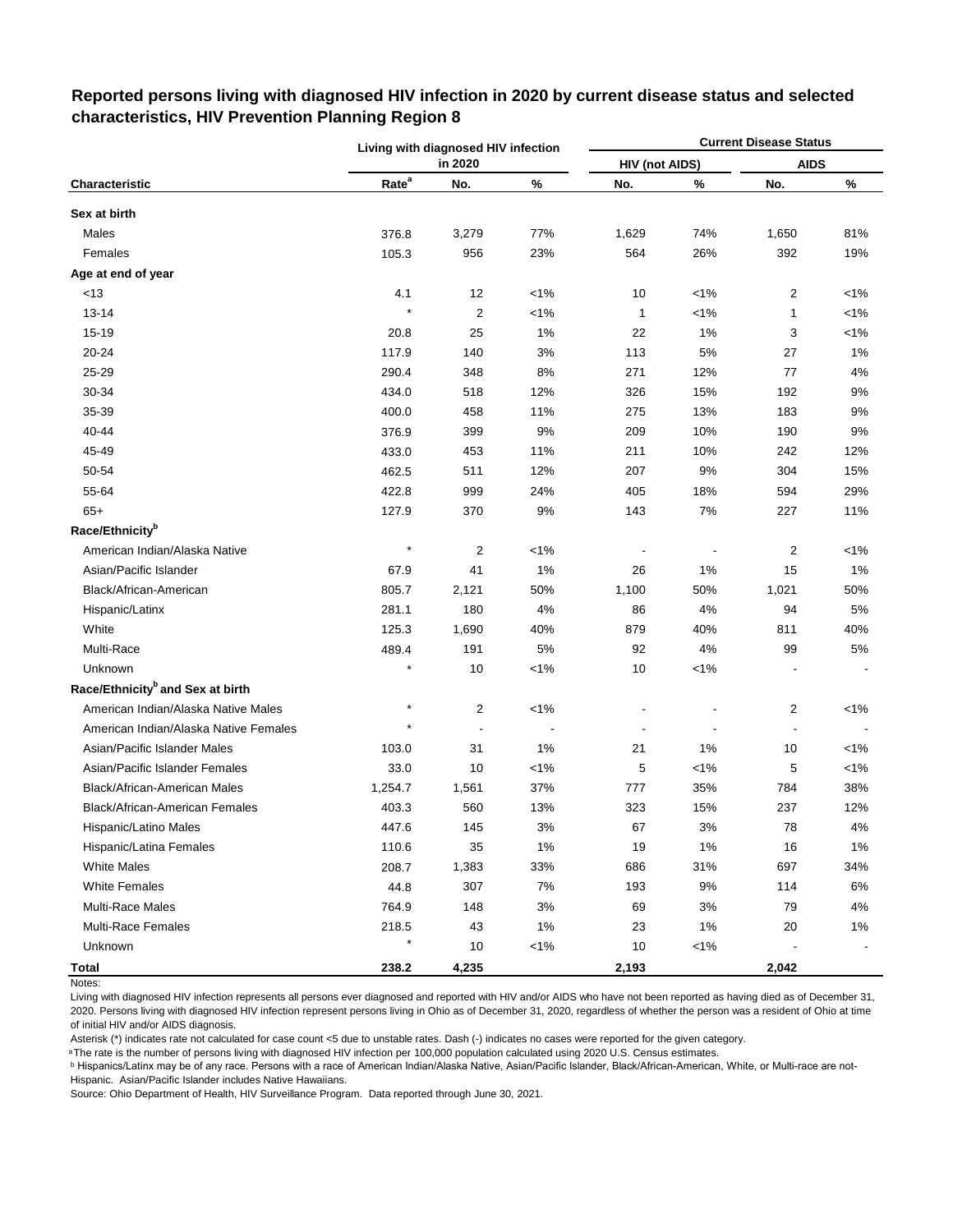|                                          | Living with diagnosed HIV infection |      |                |      | <b>Current Disease Status</b> |      |
|------------------------------------------|-------------------------------------|------|----------------|------|-------------------------------|------|
|                                          | in 2020                             |      | HIV (not AIDS) |      | <b>AIDS</b>                   |      |
| <b>Transmission Category<sup>a</sup></b> | No.                                 | ℅    | No.            | %    | No.                           | %    |
| Male adult or adolescent                 |                                     |      |                |      |                               |      |
| Male-to-male sexual contact              | 2,199                               | 67%  | 1,075          | 66%  | 1,124                         | 68%  |
| Injection drug use (IDU)                 | 174                                 | 5%   | 90             | 6%   | 84                            | 5%   |
| Male-to-male sexual contact and IDU      | 160                                 | 5%   | 71             | 4%   | 89                            | 5%   |
| Heterosexual contact                     | 150                                 | 5%   | 64             | 4%   | 86                            | 5%   |
| Other/unknown                            | 579                                 | 18%  | 321            | 20%  | 258                           | 16%  |
| Subtotal                                 | 3,262                               | 100% | 1,621          | 100% | 1,641                         | 100% |
| Female adult or adolescent               |                                     |      |                |      |                               |      |
| Injection drug use                       | 147                                 | 16%  | 92             | 17%  | 55                            | 14%  |
| Heterosexual contact                     | 715                                 | 77%  | 399            | 73%  | 316                           | 82%  |
| Other/unknown                            | 70                                  | 8%   | 57             | 10%  | 13                            | 3%   |
| Subtotal                                 | 932                                 | 100% | 548            | 100% | 384                           | 100% |
| Child (<13 yrs at diagnosis)             |                                     |      |                |      |                               |      |
| Perinatal                                | 31                                  | 76%  | 17             | 71%  | 14                            | 82%  |
| Other/unknown                            | 10                                  | 24%  | $\overline{7}$ | 29%  | 3                             | 18%  |
| Subtotal                                 | 41                                  | 100% | 24             | 100% | 17                            | 100% |
| Total                                    | 4,235                               |      | 2,193          |      | 2,042                         |      |

## **Reported persons living with diagnosed HIV infection in 2020 by current disease status and transmission category, HIV Prevention Planning Region 8**

## **Reported persons living with diagnosed HIV infection in 2020 by current disease status and exposure category, HIV Prevention Planning Region 8**

|                                                          | Living with diagnosed HIV infection |     |                       |         | <b>Current Disease Status</b> |       |
|----------------------------------------------------------|-------------------------------------|-----|-----------------------|---------|-------------------------------|-------|
|                                                          | in 2020                             |     | <b>HIV (not AIDS)</b> |         | <b>AIDS</b>                   |       |
| <b>Exposure Category</b> <sup>p</sup>                    | No.                                 | %   | No.                   | %       | No.                           | %     |
| Male-to-male sexual contact only                         | 2,084                               | 49% | 1,031                 | 47%     | 1,053                         | 52%   |
| Injection drug use (IDU) only                            | 156                                 | 4%  | 83                    | 4%      | 73                            | 4%    |
| Heterosexual contact only                                | 865                                 | 20% | 463                   | 21%     | 402                           | 20%   |
| Male-to-male sexual contact & IDU                        | 126                                 | 3%  | 61                    | 3%      | 65                            | 3%    |
| <b>IDU &amp; Heterosexual contact</b>                    | 165                                 | 4%  | 99                    | 5%      | 66                            | 3%    |
| Male-to-male sexual contact & Heterosexual contact       | 115                                 | 3%  | 44                    | 2%      | 71                            | 3%    |
| Male-to-male sexual contact & IDU & Heterosexual contact | 34                                  | 1%  | 10                    | $< 1\%$ | 24                            | 1%    |
| Perinatal exposure                                       | 33                                  | 1%  | 19                    | 1%      | 14                            | $1\%$ |
| Other/unknown                                            | 657                                 | 16% | 383                   | 17%     | 274                           | 13%   |
| Total                                                    | 4,235                               |     | 2,193                 |         | 2,042                         |       |

Notes:

Living with diagnosed HIV infection represents all persons ever diagnosed and reported with HIV and/or AIDS who have not been reported as having died as of December 31, 2020. Persons living with diagnosed HIV infection represent persons living in Ohio as of December 31, 2020, regardless of whether the person was a resident of Ohio at time of initial HIV and/or AIDS diagnosis.

Dash (-) indicates no cases were reported for the given category.

a Transmission categories are mutually exclusive, hierarchical risk categories determined by the CDC and system-calculated using sex at birth and risk factor history to determine mode of transmission. A person with multiple risks is only represented in the highest category based on the CDC hierarchical algorithm. Thus, transgender women are included in the male-to-male sexual contact transmission category if assigned male at birth and risk factor history indicates sex with males. Please note this is for the categorization of HIV transmission categories only and not to describe sexual orientation.

**b** Exposure categories are mutually exclusive risk categories. All possible combinations of risks are represented among exposure categories. A person with multiple risks is represented in the exposure category identifying all the reported ways in which that person may have been exposed to HIV.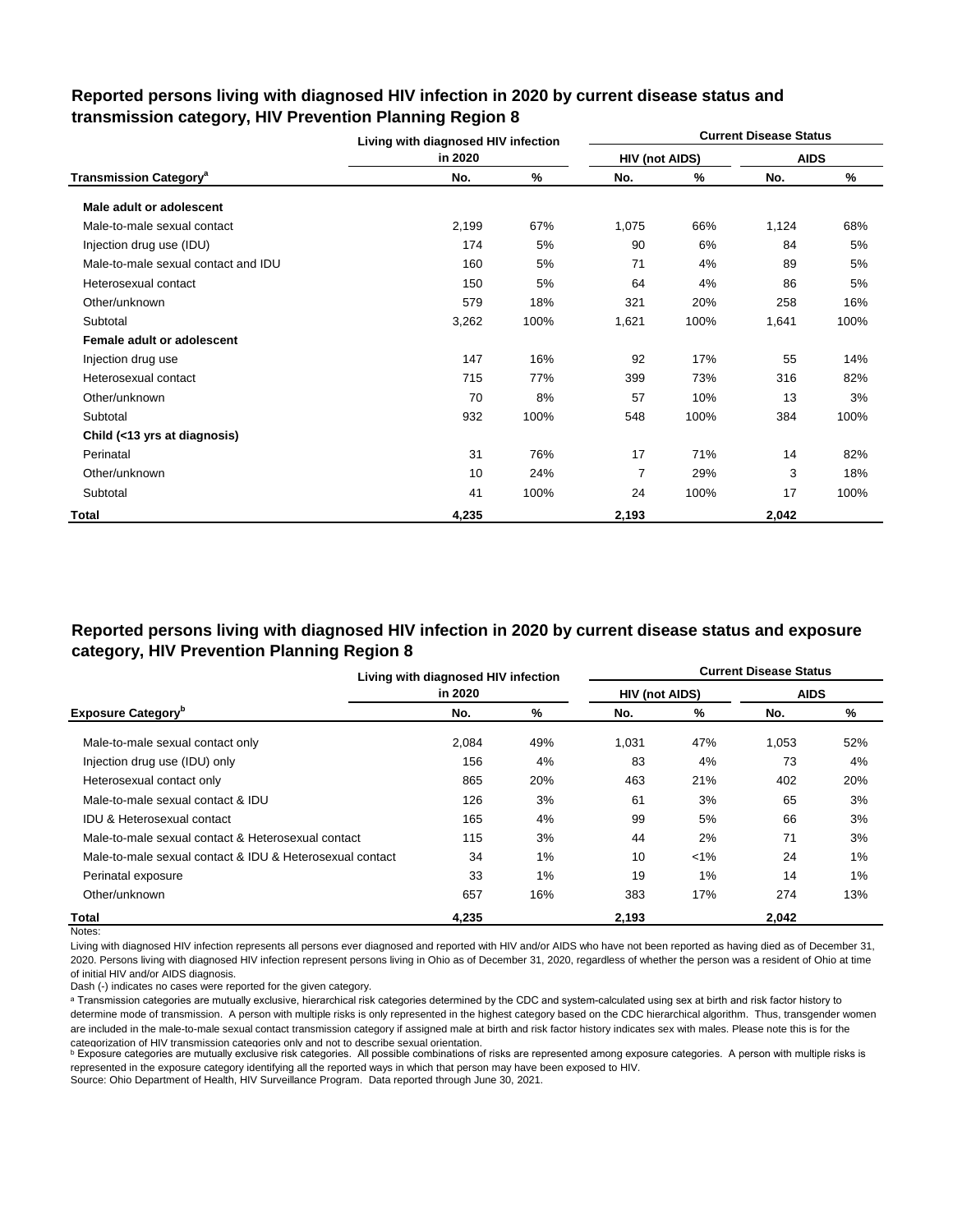|                    | American Indian/Alaska Native |     |                          | <b>Asian/Pacific Islander</b> |     |                          | <b>Black/African-American</b> |       |         |                   | Hispanic/Latinx <sup>a</sup> |     |                   | White |         |                   | <b>Multi-Race</b> |     | <b>Unknown</b> |     |
|--------------------|-------------------------------|-----|--------------------------|-------------------------------|-----|--------------------------|-------------------------------|-------|---------|-------------------|------------------------------|-----|-------------------|-------|---------|-------------------|-------------------|-----|----------------|-----|
| Age at end of year | Rate <sup>b</sup>             | No. | ℅                        | Rate <sup>r</sup>             | No. | %                        | Rate <sup>n</sup>             | No.   | %       | Rate <sup>"</sup> | No.                          | ℅   | Rate <sup>"</sup> | No.   | %       | Rate <sup>'</sup> | No.               |     | No.            | %   |
| < 13               |                               |     |                          |                               | っ   | 5%                       |                               |       | $< 1\%$ |                   |                              |     |                   | ົ     | 1%      |                   |                   |     |                |     |
| 13-14              |                               |     |                          |                               |     |                          |                               |       | $< 1\%$ |                   |                              |     |                   |       |         |                   |                   | 1%  |                |     |
| $15 - 19$          |                               |     |                          |                               |     | $\overline{\phantom{a}}$ | 117.3                         | 22    | 1%      |                   |                              | . . |                   |       | $< 1\%$ |                   |                   |     |                |     |
| $20 - 24$          |                               |     |                          |                               |     | 2%                       | 520.9                         | 95    | 4%      | 119.7             | 6                            | 3%  | 31.1              | 27    | 2%      | 297.4             |                   | 6%  |                |     |
| $25 - 29$          |                               |     |                          |                               |     | 2%                       | 0.11.6                        | 211   | 10%     | 428.0             | 20                           | 11% | 113.4             | 98    | 6%      | 623.3             | 18                | 9%  |                |     |
| 30-34              |                               |     |                          | 152.0                         | 9   | 22%                      | 1,491.1                       | 293   | 14%     | 346.9             | 16                           | 9%  | 184.3             | 160   | 9%      | .869.2            | 40                | 21% |                |     |
| 35-39              |                               |     | $\overline{\phantom{a}}$ | 119.9                         |     | 17%                      | .405.4                        | 239   | 11%     | 570.1             | 27                           | 15% | 192.8             | 164   | 10%     | .240.4            | 21                | 11% |                |     |
| 40-44              |                               |     |                          |                               |     | 7%                       | .205.0                        | 183   | 9%      | 633.8             | 27                           | 15% | 211.2             | 169   | 10%     | 0.209.1           |                   | 9%  |                |     |
| 45-49              |                               |     |                          | 233.5                         | 10  | 24%                      | .341.9                        | 200   | 9%      | 958.5             | 33                           | 18% | 236.9             | 191   | 11%     | 1.614.3           | 19                | 10% |                |     |
| 50-54              |                               |     | 50%                      |                               |     | 7%                       | 1,531.4                       | 231   | 11%     | 760.6             | 21                           | 12% | 269.1             | 237   | 14%     | 1,572.3           | 15                | 8%  |                | 30% |
| 55-64              |                               |     |                          |                               |     | 10%                      | .501.0                        | 471   | 22%     | 576.0             | 21                           | 12% | 236.3             | 459   | 27%     | 2,232.4           | 39                | 20% |                | 50% |
| $65+$              |                               |     | 50%                      |                               |     | 2%                       | 523.3                         | 168   | 8%      | 300.7             |                              | 5%  | 72.4              | 179   | 11%     | 667.6             | 10                | 5%  |                | 20% |
| <b>Total</b>       |                               |     |                          | 67.9                          | 41  |                          | 805.7                         | 2,121 |         | 281.1             | 180                          |     | 125.3             | 1.690 |         | 489.4             | 191               |     | 10             |     |

<sup>c</sup> Transmission categories are mutually exclusive, hierarchical risk categories determined by the CDC and system-calculated using sex at birth and risk factor history to determine mode of transmission. A person with multi hierarchical algorithm. Thus, transgender women are included in the male-to-male sexual contact transmission category if assigned male at birth and risk factor history indicates sex with males. Please note this is for the sexual orientation.

<sup>d</sup> Exposure categories are mutually exclusive risk categories. All possible combinations of risks are represented among exposure categories. A person with multiple risks is represented in the exposure category identifying

|                                           |                                            |                          |                                  |                          |                                   | Living with diagnosed HIV infection in 2020 |                                  |                          |       |      |                   |      |                |                          |
|-------------------------------------------|--------------------------------------------|--------------------------|----------------------------------|--------------------------|-----------------------------------|---------------------------------------------|----------------------------------|--------------------------|-------|------|-------------------|------|----------------|--------------------------|
|                                           | American<br>Indian/Alaska<br><b>Native</b> |                          | <b>Asian/Pacific</b><br>Islander |                          | <b>Black/African-</b><br>American |                                             | Hispanic/<br>Latinx <sup>a</sup> |                          | White |      | <b>Multi-Race</b> |      | <b>Unknown</b> |                          |
| <b>Transmission Category</b> <sup>c</sup> | No.                                        | %                        | No.                              | %                        | No.                               | %                                           | No.                              | %                        | No.   | %    | No.               | %    | No.            | %                        |
| Male adult or adolescent                  |                                            |                          |                                  |                          |                                   |                                             |                                  |                          |       |      |                   |      |                |                          |
| Male-to-male sexual contact               |                                            | 50%                      | 20                               | 67%                      | 973                               | 63%                                         | 83                               | 57%                      | 1,01' | 73%  | 111               | 75%  | $\blacksquare$ | $\overline{\phantom{a}}$ |
| Injection drug use (IDU)                  |                                            | 50%                      |                                  | 3%                       | 58                                | 4%                                          | 14                               | 10%                      | 92    | 7%   | Ω                 | 5%   | $\sim$         | $\overline{\phantom{a}}$ |
| Male-to-male sexual contact and IDU       |                                            | $\overline{\phantom{a}}$ |                                  | 3%                       | 50                                | 3%                                          |                                  | 5%                       | 97    | 7%   | э                 | 3%   | $\sim$         | $\overline{\phantom{a}}$ |
| Heterosexual contact                      |                                            | $\overline{\phantom{a}}$ |                                  | 13%                      | 111                               | 7%                                          | 12                               | 8%                       | 19    | 1%   |                   | 3%   | $\sim$         |                          |
| Other/unknown                             |                                            | $\,$ $\,$                |                                  | 13%                      | 357                               | 23%                                         | 29                               | 20%                      | 160   | 12%  | 20                | 14%  | 9              | 100%                     |
| Subtotal                                  | $\mathbf{2}$                               | 100%                     | 30                               | 100%                     | 1,549                             | 100%                                        | 145                              | 100%                     | 1,379 | 100% | 148               | 100% |                | 100%                     |
| Female adult or adolescent                |                                            |                          |                                  |                          |                                   |                                             |                                  |                          |       |      |                   |      |                |                          |
| Injection drug use                        | $\sim$                                     | $\overline{\phantom{a}}$ | $\blacksquare$                   |                          | 30                                | 5%                                          | 5                                | 14%                      | 107   | 36%  | 5                 | 12%  | $\blacksquare$ | $\,$ $\,$                |
| Heterosexual contact                      |                                            | $\,$ $\,$                | 8                                | 89%                      | 483                               | 88%                                         | 25                               | 71%                      | 165   | 55%  | 34                | 83%  | $\blacksquare$ |                          |
| Other/unknown                             |                                            | $\overline{\phantom{a}}$ |                                  | 11%                      | 33                                | 6%                                          | 5                                | 14%                      | 28    | 9%   | c                 | 5%   |                | 100%                     |
| Subtotal                                  |                                            | $\overline{\phantom{a}}$ | 9                                | 100%                     | 546                               | 100%                                        | 35                               | 100%                     | 300   | 100% | 41                | 100% |                | 100%                     |
| Child (<13 yrs at diagnosis)              |                                            |                          |                                  |                          |                                   |                                             |                                  |                          |       |      |                   |      |                |                          |
| Perinatal                                 | $\sim$                                     | $\overline{\phantom{a}}$ | $\sim$                           | $\overline{\phantom{a}}$ | 21                                | 81%                                         | $\sim$                           | $\overline{\phantom{a}}$ |       | 73%  | $\overline{2}$    | 100% | $\blacksquare$ |                          |
| Other/unknown                             | $\sim$                                     | $\,$ $\,$                |                                  | 100%                     |                                   | 19%                                         | $\sim$                           | $\,$ $\,$                |       | 27%  |                   |      | $\blacksquare$ | $\overline{\phantom{a}}$ |
| Subtotal                                  |                                            | $\overline{\phantom{a}}$ |                                  | 100%                     | 26                                | 100%                                        |                                  | $\overline{\phantom{a}}$ |       | 100% | 2                 | 100% | $\,$ $\,$      | $\overline{\phantom{a}}$ |
| <b>Total</b>                              |                                            |                          | 41                               |                          | 2,121                             |                                             | 180                              |                          | 1,690 |      | 191               |      | 10             |                          |

|                                                          |                                            |                          |                           |        |                                   |     | Living with diagnosed HIV infection in 2020 |     |       |     |                   |     |                |                          |
|----------------------------------------------------------|--------------------------------------------|--------------------------|---------------------------|--------|-----------------------------------|-----|---------------------------------------------|-----|-------|-----|-------------------|-----|----------------|--------------------------|
|                                                          | American<br>Indian/Alaska<br><b>Native</b> |                          | Asian/Pacific<br>Islander |        | <b>Black/African-</b><br>American |     | Hispanic/<br>Latinx <sup>a</sup>            |     | White |     | <b>Multi-Race</b> |     | <b>Unknown</b> |                          |
| <b>Exposure Category</b> <sup>c</sup>                    | No.                                        | %                        | No.                       | %      | No.                               | %   | No.                                         |     | No.   | ℀   | No.               |     | No.            | %                        |
| Male-to-male sexual contact only                         |                                            | 50%                      | 20                        | 49%    | 906                               | 43% | 75                                          | 42% | 980   | 58% | 102               | 53% |                |                          |
| Injection drug use (IDU) only                            |                                            | 50%                      |                           | 2%     | 47                                | 2%  |                                             | 5%  | 93    | 6%  |                   | 3%  |                | $\,$ $\,$                |
| Heterosexual contact only                                |                                            |                          |                           | 29%    | 594                               | 28% | 37                                          | 21% | 184   | 11% | 38                | 20% |                |                          |
| Male-to-male sexual contact & IDU                        |                                            |                          |                           | 2%     | 36                                | 2%  |                                             | 3%  | 80    | 5%  |                   | 2%  |                | $\overline{\phantom{a}}$ |
| <b>IDU &amp; Heterosexual contact</b>                    | $\overline{\phantom{0}}$                   |                          | $\sim$                    | $\sim$ | 41                                | 2%  | 10                                          | 6%  | 106   | 6%  |                   | 4%  | -              | $\,$ $\,$                |
| Male-to-male sexual contact & Heterosexual contact       |                                            |                          | $\sim$                    | $\sim$ | 67                                | 3%  |                                             | 4%  | 31    | 2%  |                   | 5%  |                | $\,$ $\,$                |
| Male-to-male sexual contact & IDU & Heterosexual contact | $\overline{\phantom{0}}$                   |                          |                           | $\sim$ | 14                                | 1%  |                                             | 1%  | 17    | 1%  |                   | 1%  |                | $\,$ $\,$                |
| Perinatal exposure                                       | $\overline{\phantom{0}}$                   |                          |                           |        | 23                                | 1%  |                                             | . . | ŏ     | 0%  |                   | 1%  |                |                          |
| Other/unknown                                            |                                            | $\overline{\phantom{a}}$ |                           | 17%    | 393                               | 19% | 34                                          | 19% | 191   | 11% | 22                | 12% | 10             | 100%                     |
| Total                                                    |                                            |                          | 41                        |        | 2,121                             |     | 180                                         |     | 1,690 |     | 191               |     | 10             |                          |

Notes:

Living with diagnosed HIV infection represents all persons ever diagnosed and reported with HIV and/or AIDS who have not been reported as having died as of December 31, 2020. Persons living with diagnosed HIV infection rep regardless of whether the person was a resident of Ohio at time of initial HIV and/or AIDS diagnosis.

#### **Reported persons living with diagnosed HIV infection in 2020 by race/ethnicity and transmission category, HIV Prevention Planning Region 8**

#### **Reported persons living with diagnosed HIV infection in 2020 by race/ethnicity and age, HIV Prevention Planning Region 8**

#### **Living with diagnosed HIV infection in 2020**

#### **Reported persons living with diagnosed HIV infection in 2020 by race/ethnicity and exposure category, HIV Prevention Planning Region 8**

ᵇ The rate is the number of persons living with diagnosed HIV infection per 100,000 population calculated using U.S. Census estimates for that year.

Source: Ohio Department of Health, HIV Surveillance Program. Data reported through June 30, 2021. HIV.

Asterisk (\*) indicates rate not calculated because census data unavailable or for case count <5 due to unstable rates. Dash (-) indicates no cases were reported for the given category.

a Hispanics/Latinx may be of any race. Persons with a race of American Indian/Alaska Native, Asian/Pacific Islander, Black/African-American, White, or Multi-race are not-Hispanic. Asian/Pacific Islander includes Native Haw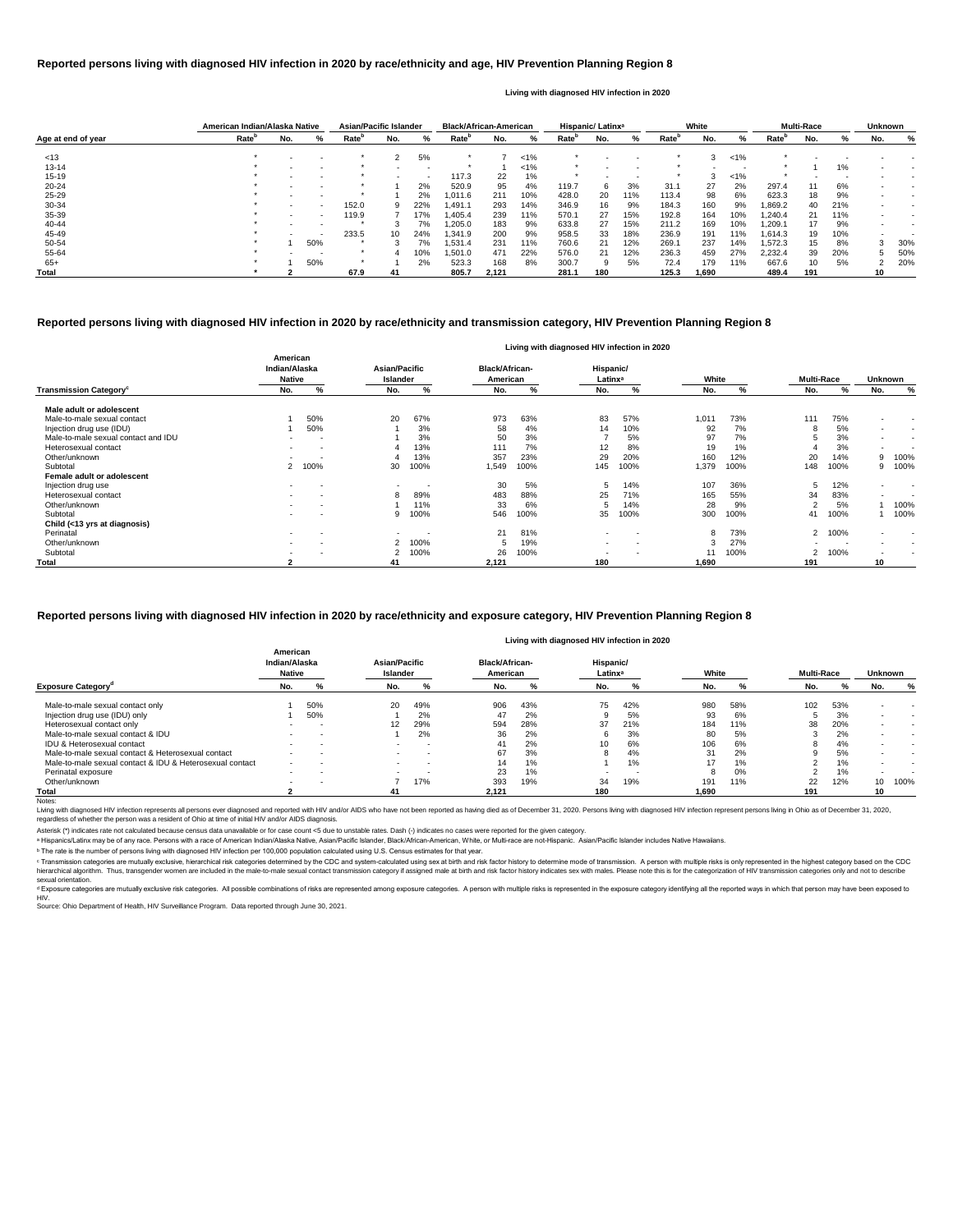## **Trends in reported persons living with diagnosed HIV infection by year of diagnosis and selected characteristics, HIV Prevention Planning Region 8, 2016-2020**

**Living with Diagnosed HIV Infection**

| Rate <sup>a</sup><br>Rate <sup>a</sup><br>Rate <sup>a</sup><br>Rate <sup>a</sup><br>Rate <sup>a</sup><br>%<br>%<br>%<br>No.<br>No.<br>No.<br>No.<br>%<br>No.<br>Characteristic<br>Sex at birth<br>Males<br>347.2<br>2,961<br>79%<br>361.1<br>3,099<br>78%<br>365.4<br>3,156<br>78%<br>374.1<br>3,242<br>78%<br>376.8<br>3,279<br>Females<br>89.3<br>21%<br>859<br>22%<br>98.0<br>884<br>22%<br>103.4<br>934<br>22%<br>105.3<br>956<br>797<br>95.7<br>Age at end of year<br><13<br>3.7<br>$1\%$<br>12<br>$1\%$<br>4.8<br>14<br>$1\%$<br>4.5<br>13<br>$1\%$<br>4.1<br>12<br>11<br>4.1<br>$\ast$<br>$\overline{2}$<br>$13 - 14$<br>2<br>1%<br>3<br>$< 1\%$<br>$\overline{2}$<br>1%<br>3<br>$1\%$<br>$15 - 19$<br>22.2<br>15.0<br>18<br>$1\%$<br>19.9<br>24<br>1%<br>25.6<br>31<br>1%<br>27<br>1%<br>20.8<br>25<br>20-24<br>4%<br>136.7<br>142.2<br>168<br>4%<br>140.8<br>166<br>143.8<br>169<br>4%<br>161<br>4%<br>117.9<br>140<br>25-29<br>340.1<br>11%<br>326.5<br>10%<br>308.6<br>373<br>348<br>402<br>11%<br>349.5<br>419<br>397<br>9%<br>290.4<br>30-34<br>10%<br>12%<br>520<br>518<br>359<br>10%<br>414<br>473<br>443.9<br>12%<br>318.4<br>365.1<br>411.1<br>434.0<br>35-39<br>9%<br>9%<br>458<br>313.4<br>340<br>9%<br>346<br>374<br>366.2<br>416<br>10%<br>400.0<br>311.4<br>329.5<br>392.4<br>40-44<br>358.4<br>367<br>10%<br>403.3<br>408<br>10%<br>386.6<br>10%<br>406<br>376.9<br>399<br>394<br>10%<br>418.9<br>477<br>13%<br>12%<br>391.6<br>11%<br>401.0<br>10%<br>453<br>45-49<br>413.1<br>466<br>434<br>432<br>433.0<br>50-54<br>497.9<br>532.2<br>645<br>17%<br>526.5<br>621<br>16%<br>14%<br>554<br>462.5<br>511<br>511.8<br>585<br>13%<br>55-64<br>328.6<br>767<br>20%<br>832<br>21%<br>899<br>22%<br>403.6<br>960<br>23%<br>999<br>352.5<br>378.7<br>422.8<br>$65+$<br>202<br>5%<br>247<br>6%<br>268<br>7%<br>370<br>79.0<br>93.6<br>98.7<br>311<br>7%<br>127.9<br>111.1<br>Race/Ethnicity <sup>b</sup><br>$\star$<br>$\ast$<br>$\overline{2}$<br>$\overline{2}$<br>$\overline{2}$<br>$\overline{2}$<br>American Indian/Alaska Native<br>2<br>$< 1\%$<br>$< 1\%$<br>$< 1\%$<br>$1\%$<br>Asian/Pacific Islander<br>50.0<br>24<br>1%<br>53.9<br>28<br>1%<br>57.8<br>32<br>1%<br>64.7<br>37<br>1%<br>67.9<br>41<br>Black/African-American<br>755.1<br>1,923<br>780.1<br>2,011<br>51%<br>780.5<br>2,030<br>50%<br>804.3<br>2,104<br>805.7<br>2,121<br>51%<br>50%<br>131<br>147<br>4%<br>162<br>289.7<br>180<br>Hispanic/Latinx<br>243.9<br>3%<br>260.4<br>273.6<br>4%<br>177<br>4%<br>281.1<br>White<br>1,593<br>40%<br>1,633<br>40%<br>123.2<br>1,663<br>1,690<br>113.1<br>1,529<br>41%<br>117.8<br>120.8<br>40%<br>125.3<br>Multi-Race<br>408.1<br>139<br>4%<br>477.5<br>167<br>4%<br>472.2<br>171<br>4%<br>492.0<br>183<br>4%<br>489.4<br>191<br>$\star$<br>$1\%$<br>$\ast$<br>10<br>$1\%$<br>$\ast$<br>10<br>$< 1\%$<br>10<br>$< 1\%$<br>Unknown<br>10<br>10<br>Race/Ethnicity <sup>b</sup> and Sex at birth<br>$\ast$<br>American Indian/Alaska Native Males<br>2<br>$< 1\%$<br>$\star$<br>2<br>$< 1\%$<br>$^\ast$<br>2<br>1%<br>$\overline{c}$<br>$1\%$<br>2<br>$\star$<br>American Indian/Alaska Native Females<br>Asian/Pacific Islander Males<br>19<br>1%<br>20<br>$1\%$<br>24<br>1%<br>27<br>1%<br>31<br>81.4<br>79.4<br>88.5<br>95.5<br>103.0<br>20.2<br>5<br>Asian/Pacific Islander Females<br>$1\%$<br>29.9<br>8<br>$1\%$<br>28.3<br>8<br>$1\%$<br>34.6<br>10<br>$1\%$<br>33.0<br>10<br>37%<br><b>Black/African-American Males</b><br>1,425<br>38%<br>1,228.1<br>1,489<br>38%<br>1,500<br>1,258.2<br>1,555<br>37%<br>1,561<br>1,190.1<br>1,221.4<br>1,254.7 |         |
|---------------------------------------------------------------------------------------------------------------------------------------------------------------------------------------------------------------------------------------------------------------------------------------------------------------------------------------------------------------------------------------------------------------------------------------------------------------------------------------------------------------------------------------------------------------------------------------------------------------------------------------------------------------------------------------------------------------------------------------------------------------------------------------------------------------------------------------------------------------------------------------------------------------------------------------------------------------------------------------------------------------------------------------------------------------------------------------------------------------------------------------------------------------------------------------------------------------------------------------------------------------------------------------------------------------------------------------------------------------------------------------------------------------------------------------------------------------------------------------------------------------------------------------------------------------------------------------------------------------------------------------------------------------------------------------------------------------------------------------------------------------------------------------------------------------------------------------------------------------------------------------------------------------------------------------------------------------------------------------------------------------------------------------------------------------------------------------------------------------------------------------------------------------------------------------------------------------------------------------------------------------------------------------------------------------------------------------------------------------------------------------------------------------------------------------------------------------------------------------------------------------------------------------------------------------------------------------------------------------------------------------------------------------------------------------------------------------------------------------------------------------------------------------------------------------------------------------------------------------------------------------------------------------------------------------------------------------------------------------------------------------------------------------------------------------------------------------------------------------------------------------------------------------------------------------------------------------------------------------------------------------------------------------------------------------------------------------------------------------------------------------------------------------------------------------------------------------------------------------------------------------------------------------------------------------------------------------|---------|
|                                                                                                                                                                                                                                                                                                                                                                                                                                                                                                                                                                                                                                                                                                                                                                                                                                                                                                                                                                                                                                                                                                                                                                                                                                                                                                                                                                                                                                                                                                                                                                                                                                                                                                                                                                                                                                                                                                                                                                                                                                                                                                                                                                                                                                                                                                                                                                                                                                                                                                                                                                                                                                                                                                                                                                                                                                                                                                                                                                                                                                                                                                                                                                                                                                                                                                                                                                                                                                                                                                                                                                                       | %       |
|                                                                                                                                                                                                                                                                                                                                                                                                                                                                                                                                                                                                                                                                                                                                                                                                                                                                                                                                                                                                                                                                                                                                                                                                                                                                                                                                                                                                                                                                                                                                                                                                                                                                                                                                                                                                                                                                                                                                                                                                                                                                                                                                                                                                                                                                                                                                                                                                                                                                                                                                                                                                                                                                                                                                                                                                                                                                                                                                                                                                                                                                                                                                                                                                                                                                                                                                                                                                                                                                                                                                                                                       |         |
|                                                                                                                                                                                                                                                                                                                                                                                                                                                                                                                                                                                                                                                                                                                                                                                                                                                                                                                                                                                                                                                                                                                                                                                                                                                                                                                                                                                                                                                                                                                                                                                                                                                                                                                                                                                                                                                                                                                                                                                                                                                                                                                                                                                                                                                                                                                                                                                                                                                                                                                                                                                                                                                                                                                                                                                                                                                                                                                                                                                                                                                                                                                                                                                                                                                                                                                                                                                                                                                                                                                                                                                       | 77%     |
|                                                                                                                                                                                                                                                                                                                                                                                                                                                                                                                                                                                                                                                                                                                                                                                                                                                                                                                                                                                                                                                                                                                                                                                                                                                                                                                                                                                                                                                                                                                                                                                                                                                                                                                                                                                                                                                                                                                                                                                                                                                                                                                                                                                                                                                                                                                                                                                                                                                                                                                                                                                                                                                                                                                                                                                                                                                                                                                                                                                                                                                                                                                                                                                                                                                                                                                                                                                                                                                                                                                                                                                       | 23%     |
|                                                                                                                                                                                                                                                                                                                                                                                                                                                                                                                                                                                                                                                                                                                                                                                                                                                                                                                                                                                                                                                                                                                                                                                                                                                                                                                                                                                                                                                                                                                                                                                                                                                                                                                                                                                                                                                                                                                                                                                                                                                                                                                                                                                                                                                                                                                                                                                                                                                                                                                                                                                                                                                                                                                                                                                                                                                                                                                                                                                                                                                                                                                                                                                                                                                                                                                                                                                                                                                                                                                                                                                       |         |
|                                                                                                                                                                                                                                                                                                                                                                                                                                                                                                                                                                                                                                                                                                                                                                                                                                                                                                                                                                                                                                                                                                                                                                                                                                                                                                                                                                                                                                                                                                                                                                                                                                                                                                                                                                                                                                                                                                                                                                                                                                                                                                                                                                                                                                                                                                                                                                                                                                                                                                                                                                                                                                                                                                                                                                                                                                                                                                                                                                                                                                                                                                                                                                                                                                                                                                                                                                                                                                                                                                                                                                                       | $1\%$   |
|                                                                                                                                                                                                                                                                                                                                                                                                                                                                                                                                                                                                                                                                                                                                                                                                                                                                                                                                                                                                                                                                                                                                                                                                                                                                                                                                                                                                                                                                                                                                                                                                                                                                                                                                                                                                                                                                                                                                                                                                                                                                                                                                                                                                                                                                                                                                                                                                                                                                                                                                                                                                                                                                                                                                                                                                                                                                                                                                                                                                                                                                                                                                                                                                                                                                                                                                                                                                                                                                                                                                                                                       | $< 1\%$ |
|                                                                                                                                                                                                                                                                                                                                                                                                                                                                                                                                                                                                                                                                                                                                                                                                                                                                                                                                                                                                                                                                                                                                                                                                                                                                                                                                                                                                                                                                                                                                                                                                                                                                                                                                                                                                                                                                                                                                                                                                                                                                                                                                                                                                                                                                                                                                                                                                                                                                                                                                                                                                                                                                                                                                                                                                                                                                                                                                                                                                                                                                                                                                                                                                                                                                                                                                                                                                                                                                                                                                                                                       | 1%      |
|                                                                                                                                                                                                                                                                                                                                                                                                                                                                                                                                                                                                                                                                                                                                                                                                                                                                                                                                                                                                                                                                                                                                                                                                                                                                                                                                                                                                                                                                                                                                                                                                                                                                                                                                                                                                                                                                                                                                                                                                                                                                                                                                                                                                                                                                                                                                                                                                                                                                                                                                                                                                                                                                                                                                                                                                                                                                                                                                                                                                                                                                                                                                                                                                                                                                                                                                                                                                                                                                                                                                                                                       | 3%      |
|                                                                                                                                                                                                                                                                                                                                                                                                                                                                                                                                                                                                                                                                                                                                                                                                                                                                                                                                                                                                                                                                                                                                                                                                                                                                                                                                                                                                                                                                                                                                                                                                                                                                                                                                                                                                                                                                                                                                                                                                                                                                                                                                                                                                                                                                                                                                                                                                                                                                                                                                                                                                                                                                                                                                                                                                                                                                                                                                                                                                                                                                                                                                                                                                                                                                                                                                                                                                                                                                                                                                                                                       | 8%      |
|                                                                                                                                                                                                                                                                                                                                                                                                                                                                                                                                                                                                                                                                                                                                                                                                                                                                                                                                                                                                                                                                                                                                                                                                                                                                                                                                                                                                                                                                                                                                                                                                                                                                                                                                                                                                                                                                                                                                                                                                                                                                                                                                                                                                                                                                                                                                                                                                                                                                                                                                                                                                                                                                                                                                                                                                                                                                                                                                                                                                                                                                                                                                                                                                                                                                                                                                                                                                                                                                                                                                                                                       | 12%     |
|                                                                                                                                                                                                                                                                                                                                                                                                                                                                                                                                                                                                                                                                                                                                                                                                                                                                                                                                                                                                                                                                                                                                                                                                                                                                                                                                                                                                                                                                                                                                                                                                                                                                                                                                                                                                                                                                                                                                                                                                                                                                                                                                                                                                                                                                                                                                                                                                                                                                                                                                                                                                                                                                                                                                                                                                                                                                                                                                                                                                                                                                                                                                                                                                                                                                                                                                                                                                                                                                                                                                                                                       | 11%     |
|                                                                                                                                                                                                                                                                                                                                                                                                                                                                                                                                                                                                                                                                                                                                                                                                                                                                                                                                                                                                                                                                                                                                                                                                                                                                                                                                                                                                                                                                                                                                                                                                                                                                                                                                                                                                                                                                                                                                                                                                                                                                                                                                                                                                                                                                                                                                                                                                                                                                                                                                                                                                                                                                                                                                                                                                                                                                                                                                                                                                                                                                                                                                                                                                                                                                                                                                                                                                                                                                                                                                                                                       | 9%      |
|                                                                                                                                                                                                                                                                                                                                                                                                                                                                                                                                                                                                                                                                                                                                                                                                                                                                                                                                                                                                                                                                                                                                                                                                                                                                                                                                                                                                                                                                                                                                                                                                                                                                                                                                                                                                                                                                                                                                                                                                                                                                                                                                                                                                                                                                                                                                                                                                                                                                                                                                                                                                                                                                                                                                                                                                                                                                                                                                                                                                                                                                                                                                                                                                                                                                                                                                                                                                                                                                                                                                                                                       | 11%     |
|                                                                                                                                                                                                                                                                                                                                                                                                                                                                                                                                                                                                                                                                                                                                                                                                                                                                                                                                                                                                                                                                                                                                                                                                                                                                                                                                                                                                                                                                                                                                                                                                                                                                                                                                                                                                                                                                                                                                                                                                                                                                                                                                                                                                                                                                                                                                                                                                                                                                                                                                                                                                                                                                                                                                                                                                                                                                                                                                                                                                                                                                                                                                                                                                                                                                                                                                                                                                                                                                                                                                                                                       | 12%     |
|                                                                                                                                                                                                                                                                                                                                                                                                                                                                                                                                                                                                                                                                                                                                                                                                                                                                                                                                                                                                                                                                                                                                                                                                                                                                                                                                                                                                                                                                                                                                                                                                                                                                                                                                                                                                                                                                                                                                                                                                                                                                                                                                                                                                                                                                                                                                                                                                                                                                                                                                                                                                                                                                                                                                                                                                                                                                                                                                                                                                                                                                                                                                                                                                                                                                                                                                                                                                                                                                                                                                                                                       | 24%     |
|                                                                                                                                                                                                                                                                                                                                                                                                                                                                                                                                                                                                                                                                                                                                                                                                                                                                                                                                                                                                                                                                                                                                                                                                                                                                                                                                                                                                                                                                                                                                                                                                                                                                                                                                                                                                                                                                                                                                                                                                                                                                                                                                                                                                                                                                                                                                                                                                                                                                                                                                                                                                                                                                                                                                                                                                                                                                                                                                                                                                                                                                                                                                                                                                                                                                                                                                                                                                                                                                                                                                                                                       | 9%      |
|                                                                                                                                                                                                                                                                                                                                                                                                                                                                                                                                                                                                                                                                                                                                                                                                                                                                                                                                                                                                                                                                                                                                                                                                                                                                                                                                                                                                                                                                                                                                                                                                                                                                                                                                                                                                                                                                                                                                                                                                                                                                                                                                                                                                                                                                                                                                                                                                                                                                                                                                                                                                                                                                                                                                                                                                                                                                                                                                                                                                                                                                                                                                                                                                                                                                                                                                                                                                                                                                                                                                                                                       |         |
|                                                                                                                                                                                                                                                                                                                                                                                                                                                                                                                                                                                                                                                                                                                                                                                                                                                                                                                                                                                                                                                                                                                                                                                                                                                                                                                                                                                                                                                                                                                                                                                                                                                                                                                                                                                                                                                                                                                                                                                                                                                                                                                                                                                                                                                                                                                                                                                                                                                                                                                                                                                                                                                                                                                                                                                                                                                                                                                                                                                                                                                                                                                                                                                                                                                                                                                                                                                                                                                                                                                                                                                       | $< 1\%$ |
|                                                                                                                                                                                                                                                                                                                                                                                                                                                                                                                                                                                                                                                                                                                                                                                                                                                                                                                                                                                                                                                                                                                                                                                                                                                                                                                                                                                                                                                                                                                                                                                                                                                                                                                                                                                                                                                                                                                                                                                                                                                                                                                                                                                                                                                                                                                                                                                                                                                                                                                                                                                                                                                                                                                                                                                                                                                                                                                                                                                                                                                                                                                                                                                                                                                                                                                                                                                                                                                                                                                                                                                       | 1%      |
|                                                                                                                                                                                                                                                                                                                                                                                                                                                                                                                                                                                                                                                                                                                                                                                                                                                                                                                                                                                                                                                                                                                                                                                                                                                                                                                                                                                                                                                                                                                                                                                                                                                                                                                                                                                                                                                                                                                                                                                                                                                                                                                                                                                                                                                                                                                                                                                                                                                                                                                                                                                                                                                                                                                                                                                                                                                                                                                                                                                                                                                                                                                                                                                                                                                                                                                                                                                                                                                                                                                                                                                       | 50%     |
|                                                                                                                                                                                                                                                                                                                                                                                                                                                                                                                                                                                                                                                                                                                                                                                                                                                                                                                                                                                                                                                                                                                                                                                                                                                                                                                                                                                                                                                                                                                                                                                                                                                                                                                                                                                                                                                                                                                                                                                                                                                                                                                                                                                                                                                                                                                                                                                                                                                                                                                                                                                                                                                                                                                                                                                                                                                                                                                                                                                                                                                                                                                                                                                                                                                                                                                                                                                                                                                                                                                                                                                       | 4%      |
|                                                                                                                                                                                                                                                                                                                                                                                                                                                                                                                                                                                                                                                                                                                                                                                                                                                                                                                                                                                                                                                                                                                                                                                                                                                                                                                                                                                                                                                                                                                                                                                                                                                                                                                                                                                                                                                                                                                                                                                                                                                                                                                                                                                                                                                                                                                                                                                                                                                                                                                                                                                                                                                                                                                                                                                                                                                                                                                                                                                                                                                                                                                                                                                                                                                                                                                                                                                                                                                                                                                                                                                       | 40%     |
|                                                                                                                                                                                                                                                                                                                                                                                                                                                                                                                                                                                                                                                                                                                                                                                                                                                                                                                                                                                                                                                                                                                                                                                                                                                                                                                                                                                                                                                                                                                                                                                                                                                                                                                                                                                                                                                                                                                                                                                                                                                                                                                                                                                                                                                                                                                                                                                                                                                                                                                                                                                                                                                                                                                                                                                                                                                                                                                                                                                                                                                                                                                                                                                                                                                                                                                                                                                                                                                                                                                                                                                       | 5%      |
|                                                                                                                                                                                                                                                                                                                                                                                                                                                                                                                                                                                                                                                                                                                                                                                                                                                                                                                                                                                                                                                                                                                                                                                                                                                                                                                                                                                                                                                                                                                                                                                                                                                                                                                                                                                                                                                                                                                                                                                                                                                                                                                                                                                                                                                                                                                                                                                                                                                                                                                                                                                                                                                                                                                                                                                                                                                                                                                                                                                                                                                                                                                                                                                                                                                                                                                                                                                                                                                                                                                                                                                       | $< 1\%$ |
|                                                                                                                                                                                                                                                                                                                                                                                                                                                                                                                                                                                                                                                                                                                                                                                                                                                                                                                                                                                                                                                                                                                                                                                                                                                                                                                                                                                                                                                                                                                                                                                                                                                                                                                                                                                                                                                                                                                                                                                                                                                                                                                                                                                                                                                                                                                                                                                                                                                                                                                                                                                                                                                                                                                                                                                                                                                                                                                                                                                                                                                                                                                                                                                                                                                                                                                                                                                                                                                                                                                                                                                       |         |
|                                                                                                                                                                                                                                                                                                                                                                                                                                                                                                                                                                                                                                                                                                                                                                                                                                                                                                                                                                                                                                                                                                                                                                                                                                                                                                                                                                                                                                                                                                                                                                                                                                                                                                                                                                                                                                                                                                                                                                                                                                                                                                                                                                                                                                                                                                                                                                                                                                                                                                                                                                                                                                                                                                                                                                                                                                                                                                                                                                                                                                                                                                                                                                                                                                                                                                                                                                                                                                                                                                                                                                                       | $< 1\%$ |
|                                                                                                                                                                                                                                                                                                                                                                                                                                                                                                                                                                                                                                                                                                                                                                                                                                                                                                                                                                                                                                                                                                                                                                                                                                                                                                                                                                                                                                                                                                                                                                                                                                                                                                                                                                                                                                                                                                                                                                                                                                                                                                                                                                                                                                                                                                                                                                                                                                                                                                                                                                                                                                                                                                                                                                                                                                                                                                                                                                                                                                                                                                                                                                                                                                                                                                                                                                                                                                                                                                                                                                                       |         |
|                                                                                                                                                                                                                                                                                                                                                                                                                                                                                                                                                                                                                                                                                                                                                                                                                                                                                                                                                                                                                                                                                                                                                                                                                                                                                                                                                                                                                                                                                                                                                                                                                                                                                                                                                                                                                                                                                                                                                                                                                                                                                                                                                                                                                                                                                                                                                                                                                                                                                                                                                                                                                                                                                                                                                                                                                                                                                                                                                                                                                                                                                                                                                                                                                                                                                                                                                                                                                                                                                                                                                                                       | 1%      |
|                                                                                                                                                                                                                                                                                                                                                                                                                                                                                                                                                                                                                                                                                                                                                                                                                                                                                                                                                                                                                                                                                                                                                                                                                                                                                                                                                                                                                                                                                                                                                                                                                                                                                                                                                                                                                                                                                                                                                                                                                                                                                                                                                                                                                                                                                                                                                                                                                                                                                                                                                                                                                                                                                                                                                                                                                                                                                                                                                                                                                                                                                                                                                                                                                                                                                                                                                                                                                                                                                                                                                                                       | $< 1\%$ |
|                                                                                                                                                                                                                                                                                                                                                                                                                                                                                                                                                                                                                                                                                                                                                                                                                                                                                                                                                                                                                                                                                                                                                                                                                                                                                                                                                                                                                                                                                                                                                                                                                                                                                                                                                                                                                                                                                                                                                                                                                                                                                                                                                                                                                                                                                                                                                                                                                                                                                                                                                                                                                                                                                                                                                                                                                                                                                                                                                                                                                                                                                                                                                                                                                                                                                                                                                                                                                                                                                                                                                                                       | 37%     |
| 498<br>13%<br>382.3<br>397.8<br>Black/African-American Females<br>369.0<br>522<br>13%<br>386.0<br>530<br>13%<br>549<br>13%<br>403.3<br>560                                                                                                                                                                                                                                                                                                                                                                                                                                                                                                                                                                                                                                                                                                                                                                                                                                                                                                                                                                                                                                                                                                                                                                                                                                                                                                                                                                                                                                                                                                                                                                                                                                                                                                                                                                                                                                                                                                                                                                                                                                                                                                                                                                                                                                                                                                                                                                                                                                                                                                                                                                                                                                                                                                                                                                                                                                                                                                                                                                                                                                                                                                                                                                                                                                                                                                                                                                                                                                            | 13%     |
| 453.4<br>Hispanic/Latino Males<br>381.7<br>3%<br>406.4<br>118<br>3%<br>434.9<br>132<br>3%<br>142<br>3%<br>447.6<br>145<br>105                                                                                                                                                                                                                                                                                                                                                                                                                                                                                                                                                                                                                                                                                                                                                                                                                                                                                                                                                                                                                                                                                                                                                                                                                                                                                                                                                                                                                                                                                                                                                                                                                                                                                                                                                                                                                                                                                                                                                                                                                                                                                                                                                                                                                                                                                                                                                                                                                                                                                                                                                                                                                                                                                                                                                                                                                                                                                                                                                                                                                                                                                                                                                                                                                                                                                                                                                                                                                                                         | $3\%$   |
| 29<br>1%<br>35<br>Hispanic/Latina Females<br>99.2<br>26<br>$1\%$<br>1%<br>30<br>35<br>105.8<br>104.0<br>117.5<br>1%<br>110.6                                                                                                                                                                                                                                                                                                                                                                                                                                                                                                                                                                                                                                                                                                                                                                                                                                                                                                                                                                                                                                                                                                                                                                                                                                                                                                                                                                                                                                                                                                                                                                                                                                                                                                                                                                                                                                                                                                                                                                                                                                                                                                                                                                                                                                                                                                                                                                                                                                                                                                                                                                                                                                                                                                                                                                                                                                                                                                                                                                                                                                                                                                                                                                                                                                                                                                                                                                                                                                                          | 1%      |
| 35%<br>1,331<br>34%<br>1,383<br><b>White Males</b><br>195.3<br>1,297<br>200.4<br>34%<br>204.2<br>1,356<br>205.7<br>1,365<br>33%<br>208.7                                                                                                                                                                                                                                                                                                                                                                                                                                                                                                                                                                                                                                                                                                                                                                                                                                                                                                                                                                                                                                                                                                                                                                                                                                                                                                                                                                                                                                                                                                                                                                                                                                                                                                                                                                                                                                                                                                                                                                                                                                                                                                                                                                                                                                                                                                                                                                                                                                                                                                                                                                                                                                                                                                                                                                                                                                                                                                                                                                                                                                                                                                                                                                                                                                                                                                                                                                                                                                              | 33%     |
| <b>White Females</b><br>33.7<br>38.1<br>262<br>40.3<br>43.4<br>307<br>232<br>6%<br>7%<br>7%<br>298<br>44.8<br>277<br>7%                                                                                                                                                                                                                                                                                                                                                                                                                                                                                                                                                                                                                                                                                                                                                                                                                                                                                                                                                                                                                                                                                                                                                                                                                                                                                                                                                                                                                                                                                                                                                                                                                                                                                                                                                                                                                                                                                                                                                                                                                                                                                                                                                                                                                                                                                                                                                                                                                                                                                                                                                                                                                                                                                                                                                                                                                                                                                                                                                                                                                                                                                                                                                                                                                                                                                                                                                                                                                                                               | 7%      |
| Multi-Race Males<br>619.4<br>753.7<br>130<br>771.5<br>104<br>3%<br>3%<br>743.6<br>133<br>3%<br>142<br>3%<br>764.9<br>148                                                                                                                                                                                                                                                                                                                                                                                                                                                                                                                                                                                                                                                                                                                                                                                                                                                                                                                                                                                                                                                                                                                                                                                                                                                                                                                                                                                                                                                                                                                                                                                                                                                                                                                                                                                                                                                                                                                                                                                                                                                                                                                                                                                                                                                                                                                                                                                                                                                                                                                                                                                                                                                                                                                                                                                                                                                                                                                                                                                                                                                                                                                                                                                                                                                                                                                                                                                                                                                              | $3%$    |
| Multi-Race Females<br>218.2<br>202.7<br>35<br>208.7<br>37<br>$1\%$<br>207.4<br>$1\%$<br>218.5<br>43<br>1%<br>38<br>41<br>1%                                                                                                                                                                                                                                                                                                                                                                                                                                                                                                                                                                                                                                                                                                                                                                                                                                                                                                                                                                                                                                                                                                                                                                                                                                                                                                                                                                                                                                                                                                                                                                                                                                                                                                                                                                                                                                                                                                                                                                                                                                                                                                                                                                                                                                                                                                                                                                                                                                                                                                                                                                                                                                                                                                                                                                                                                                                                                                                                                                                                                                                                                                                                                                                                                                                                                                                                                                                                                                                           | 1%      |
| $< 1\%$<br>$\star$<br>10<br>$< 1\%$<br>$< 1\%$<br>10<br>10<br>Unknown<br>10<br>10<br>$1\%$                                                                                                                                                                                                                                                                                                                                                                                                                                                                                                                                                                                                                                                                                                                                                                                                                                                                                                                                                                                                                                                                                                                                                                                                                                                                                                                                                                                                                                                                                                                                                                                                                                                                                                                                                                                                                                                                                                                                                                                                                                                                                                                                                                                                                                                                                                                                                                                                                                                                                                                                                                                                                                                                                                                                                                                                                                                                                                                                                                                                                                                                                                                                                                                                                                                                                                                                                                                                                                                                                            | $< 1\%$ |
| 215.3<br>3,758<br>225.4<br>3,958<br>228.8<br>235.9<br>4,176<br>238.2<br>4,235<br><b>Total</b><br>4,040<br>Notes:                                                                                                                                                                                                                                                                                                                                                                                                                                                                                                                                                                                                                                                                                                                                                                                                                                                                                                                                                                                                                                                                                                                                                                                                                                                                                                                                                                                                                                                                                                                                                                                                                                                                                                                                                                                                                                                                                                                                                                                                                                                                                                                                                                                                                                                                                                                                                                                                                                                                                                                                                                                                                                                                                                                                                                                                                                                                                                                                                                                                                                                                                                                                                                                                                                                                                                                                                                                                                                                                      |         |

Living with diagnosed HIV infection by year (2016-2020) represents all persons ever diagnosed and reported with HIV and/or AIDS who have not been reported as having died as of December 31 of the corresponding year. Persons living with diagnosed HIV infection represent persons living in Ohio as of December 31 of the corresponding year, regardless of whether the person was a resident of Ohio at time of initial HIV and/or AIDS diagnosis.

Asterisk (\*) indicates rate not calculated for case count <5 due to unstable rates. Dash (-) indicates no cases were reported for the given category.

a The rate is the number of persons living with diagnosed HIV infection per 100,000 population calculated using U.S. Census estimates for that year.

**b** Hispanics/Latinx may be of any race. Persons with a race of American Indian/Alaska Native, Asian/Pacific Islander, Black/African-American, White, or Multi-race are not-Hispanic. Asian/Pacific Islander includes Native Hawaiians.